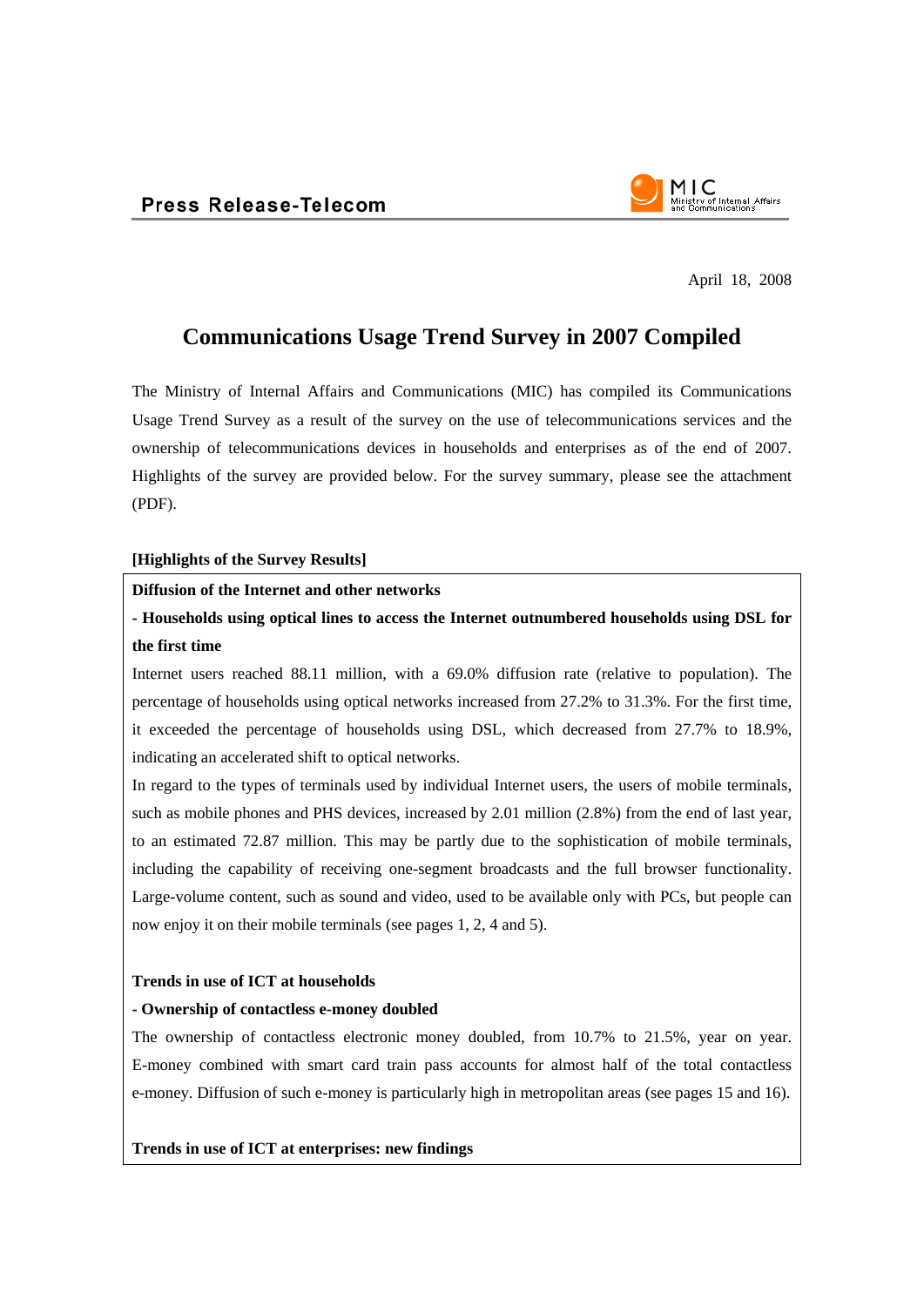## **- Enterprises that had advanced the use of ICT or that had made organizational efforts in relation to ICT had higher labor productivity**

Enterprises using ASP/SaaS account for 12.6%. Comparison of labor productivity of the enterprises polled for six survey items revealed that the enterprises that have used ICT in an advanced way or that have been working on ICT as an organization have higher labor productivity than those that have not (see pages 20 to 26). The survey items included such as the use of ASP/SaaS, investment in ICT, appointment of a Chief Information Officer (CIO) and ICT training for employees.

#### **State of coping with safety and security issues**

#### **- Use of filtering software/services on mobile phones is on the rise**

Households that are "quite familiar with" or "have heard of " filtering software/services account for 77.7% for such services on PCs and 63.3% for such services on mobile phones. As for devices used by children, filtering software/services are used on 12.9% for their PCs and 21.6% for their mobile phones. Filtering services are showing more use on mobile phones than on PCs (see page 29).

#### **Survey Outline**

Since 1990, the Communications Usage Trend Survey has been conducted annually with households (households and household members), enterprises, and business establishments in accordance with the Statistical Report Coordination Law (The survey with enterprises has been conducted since 1993, except for 1994. The survey with household members started in 2001. The survey was not conducted with business establishments in 2007.)

|                            | Households                                 | Enterprises                       |  |
|----------------------------|--------------------------------------------|-----------------------------------|--|
| Survey period              | January 2008                               |                                   |  |
| Survey area                | Nationwide                                 |                                   |  |
| Scope of attributes/       | Households<br>headed<br>by<br>a            | Enterprises with 100 or more      |  |
| Level of survey            | 20-year-old or older (as of                | regular employees (excl. the      |  |
|                            | April 1, 2007) and household               | agriculture, forestry, fisheries, |  |
|                            | members                                    | mining and public services        |  |
|                            |                                            | industries)                       |  |
| Number of samples          | 6,256                                      | 2,850                             |  |
| Effective responses $(\%)$ | 3,640 households                           | 2,158 enterprises                 |  |
|                            | $(12,574 \text{ persons})$                 | $(75.7\%)$                        |  |
|                            | $(58.2\%)$                                 |                                   |  |
| Survey items               | of<br>telecommunication<br>U <sub>se</sub> | of<br>services.<br>ownership      |  |
|                            | telecommunication devices, etc.            |                                   |  |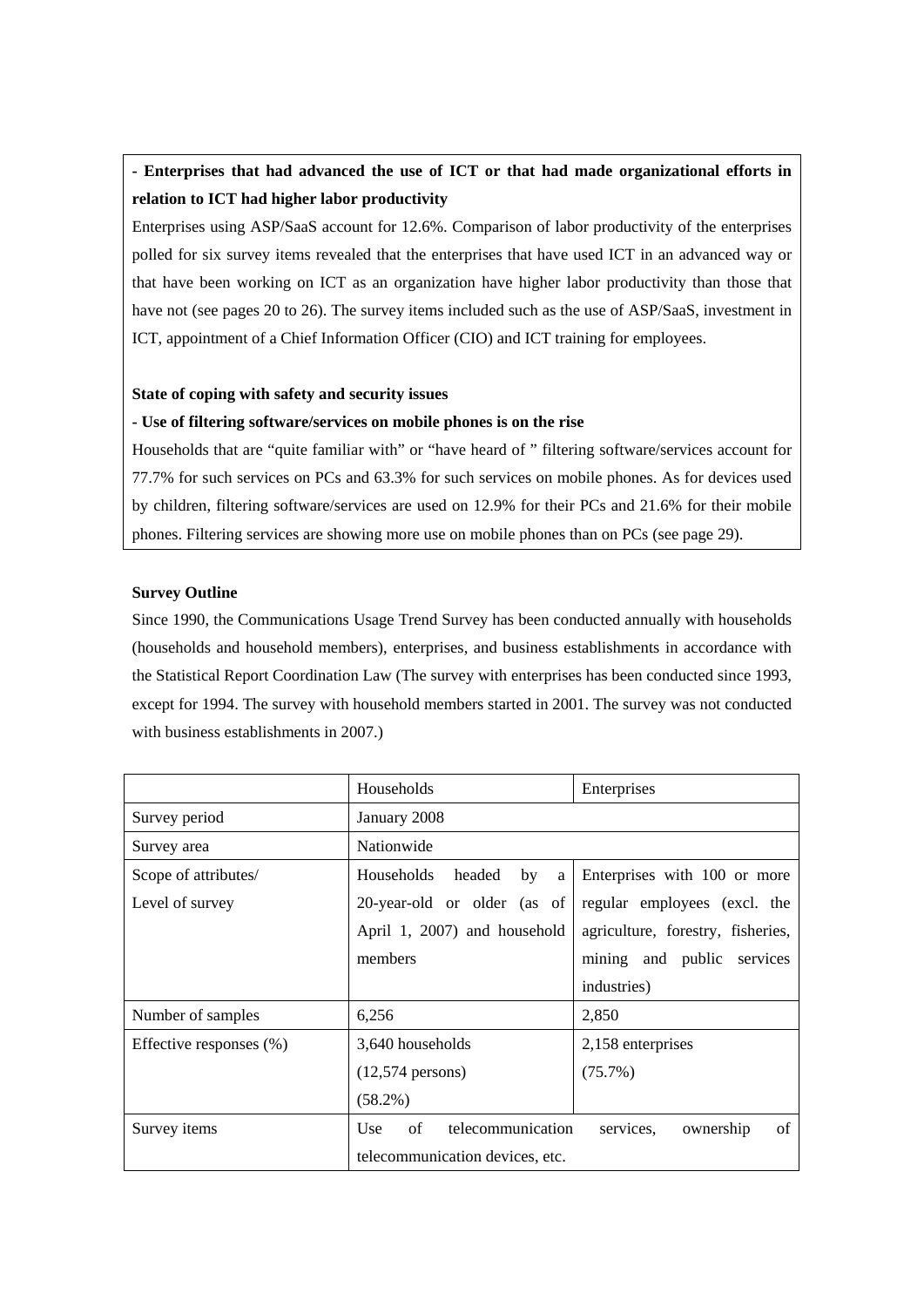| Sampling method |                                          | Random sampling (Stratified   Random sampling (Systematic |
|-----------------|------------------------------------------|-----------------------------------------------------------|
|                 |                                          | two-stage sampling based on sampling based on regular     |
|                 | sizes of cities, towns and employee size | for<br>each                                               |
|                 | villages)                                | industry)                                                 |
| Survey method   | Mail survey                              |                                                           |

#### +++++++++++++++

For further information about this press release, please fill in the inquiry form and submit it to MIC on the website

http://www.soumu.go.jp/joho\_tsusin/eng/contact.html

International Policy Division,

International Affairs Department

Telecommunications Bureau, MIC

TEL: +81 3 5253 5920 / FAX: +81 3 5253 5924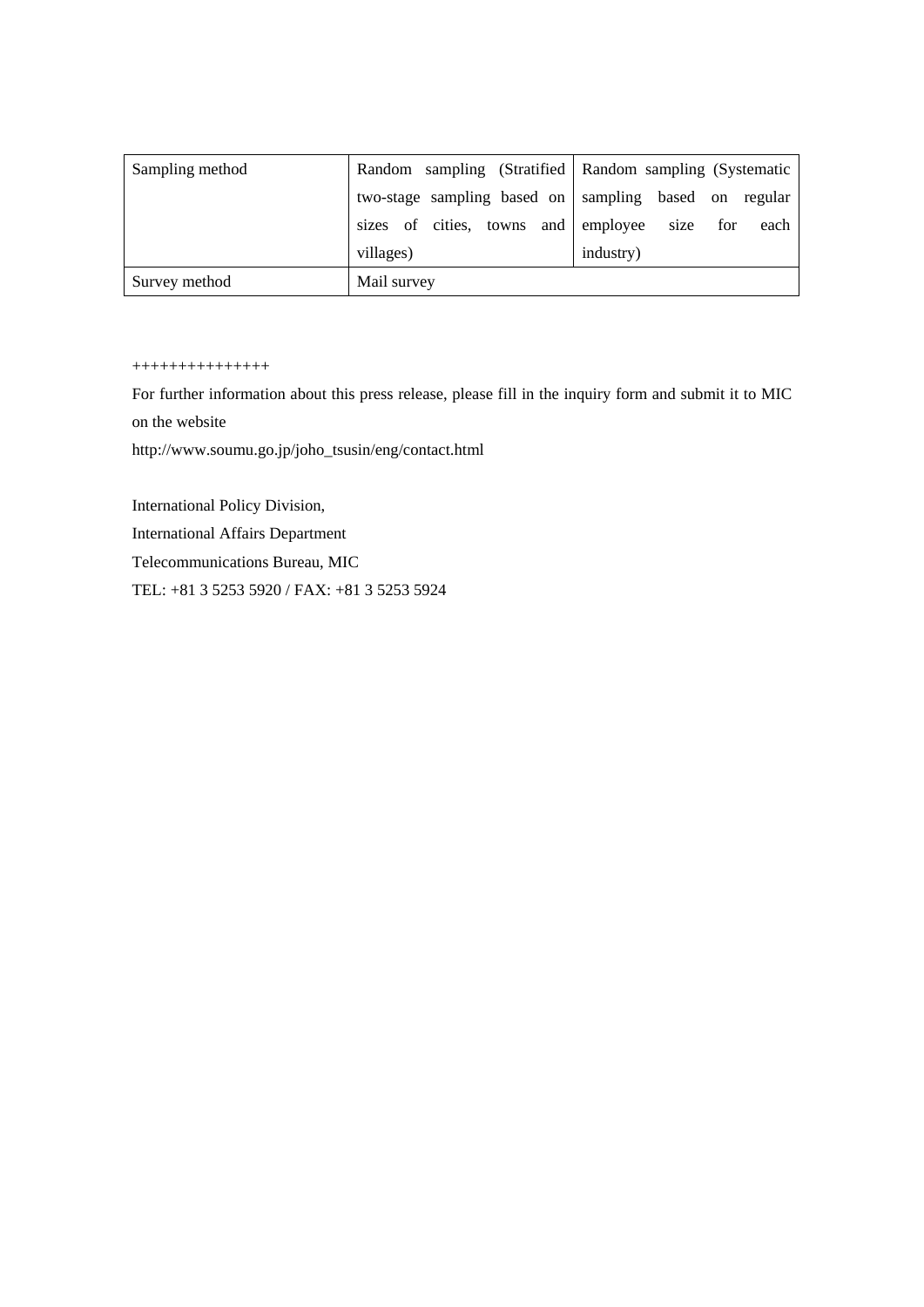#### Ŕ l **Results of Telecommunications Usage Trend Survey 2007**

## **Table of Contents**

Ī

|     | 1 Diffusion of the Internet and Other Networks                               |  |
|-----|------------------------------------------------------------------------------|--|
| (1) |                                                                              |  |
| (2) |                                                                              |  |
| (3) |                                                                              |  |
| (4) |                                                                              |  |
| (5) |                                                                              |  |
| (6) |                                                                              |  |
| (7) |                                                                              |  |
| (8) |                                                                              |  |
| (9) |                                                                              |  |
|     |                                                                              |  |
|     | 2 Trends in Use of ICT at Households                                         |  |
| (1) |                                                                              |  |
| (2) |                                                                              |  |
| (3) |                                                                              |  |
| (4) |                                                                              |  |
| (5) |                                                                              |  |
| (6) |                                                                              |  |
|     | 3 Trends in Use of ICT at Businesses                                         |  |
| (1) |                                                                              |  |
| (2) |                                                                              |  |
| (3) |                                                                              |  |
| (4) |                                                                              |  |
| (5) |                                                                              |  |
| (6) |                                                                              |  |
| (7) |                                                                              |  |
| (8) |                                                                              |  |
| (9) |                                                                              |  |
|     |                                                                              |  |
|     | 4 State of Coping with Safety and Security Issues                            |  |
| (1) |                                                                              |  |
| (2) |                                                                              |  |
| (3) |                                                                              |  |
| (4) | Problems in Using Information and Telecommunications Network (Businesses) 30 |  |
| (5) |                                                                              |  |
| (6) |                                                                              |  |
|     |                                                                              |  |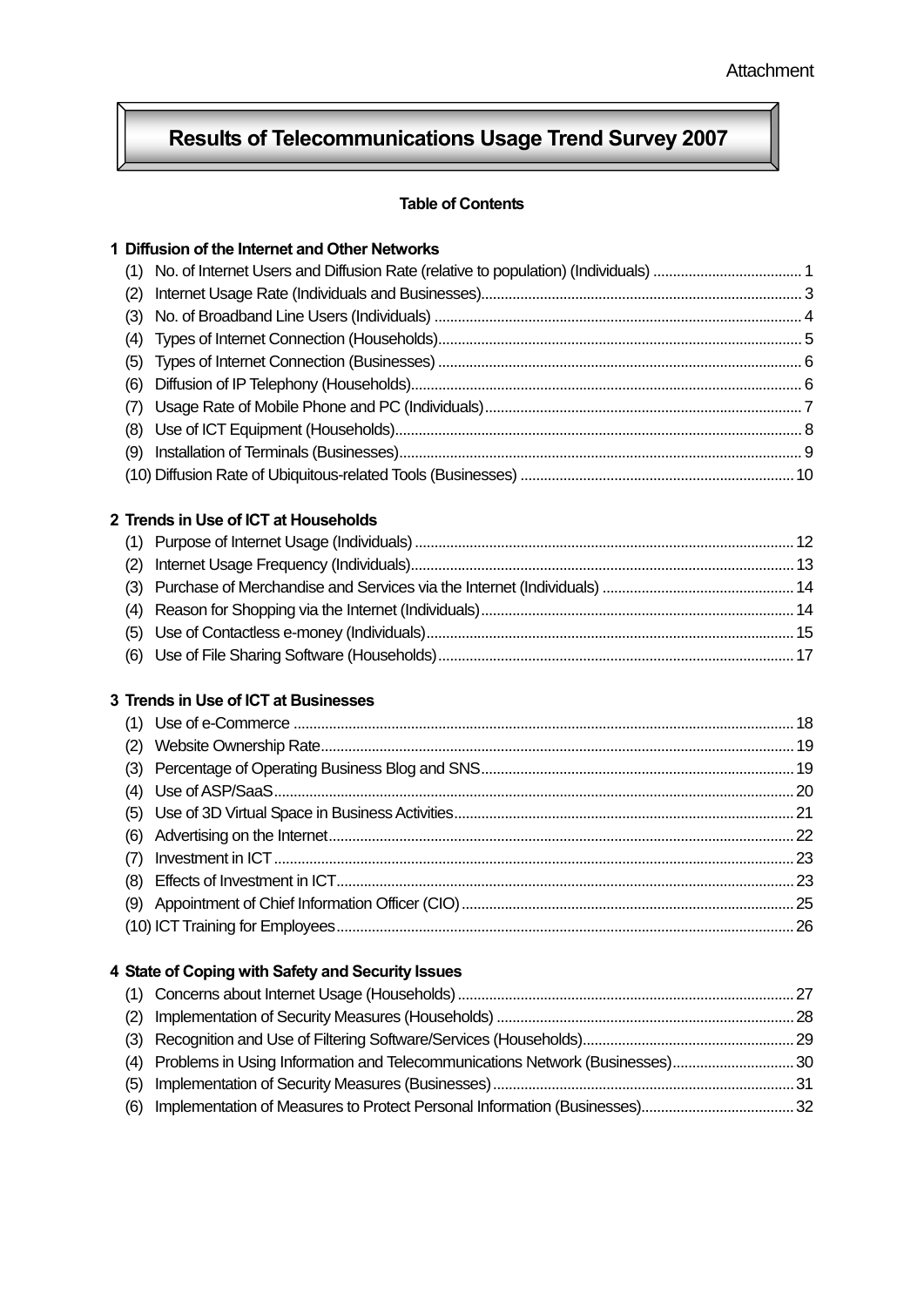## **1 Diffusion of the Internet and Other Networks**

 $\mathsf{L}$ 

(1) No. of Internet Users and Diffusion Rate (relative to population) (Individuals)

The number of people who had used the Internet during the preceding 12 months increased modestly by 570 thousand (0.7%) from the previous year, and is now estimated at 88.11 million. The diffusion rate (relative to population) was 69.0%.

In regard to types of terminals that individuals use to access the Internet, users of mobile terminals such as mobile phones increased by 2.01 million (2.8%), to an estimated 72.87 million. On the other hand, users of PCs decreased by 2.42 million (3.0%), to an estimated 78.13 million.

The number of people who have accessed the Internet only via a mobile terminal, such as a mobile phone, increased by 3.04 million (44.2%) from the previous year, to an estimated 9.92 million, whereas the number for PC only decreased by 1.58 million (9.7%), to 14.69 million.



#### **Trends in No. of Internet Users & Diffusion Rate (relative to population) (Individuals)**

- Notes: 1) No. of Internet users (estimated) refers to the number of users estimated from the results of this survey of people aged 6 and over who had used the Internet during the preceding 12 months. All types of devices are assumed for connecting to the Internet, including PCs, mobile phones, personal handy-phone system (PHS) devices, personal digital assistants (PDAs), and game consoles (regardless of ownership); all purposes are assumed, including personal use, use for work, and use at school.
	- 2) The diffusion rate (relative to population) (estimated) is obtained by dividing the total number of Internet users, 88.11 million, by the estimated population of Japan as of October 2007, 127.69 million (Future Population Trend of Japan (Medium-range Forecast), the National Institute of Population and Social Security Research).
	- 3) The numbers for YE 1997 through YE 2000 are taken from the Telecommunications White Paper. The numbers for YE 2001 through YE 2007 are estimations taken from the Telecommunications Usage Trend Survey.
	- 4) The range of ages subject to this survey was 15–69 up to 1999, but was expanded to 15–79 for 2000, and then to 6–79 for 2001, reflecting the expansion of users in age. Thus, consistency is not strictly maintained across the different survey periods.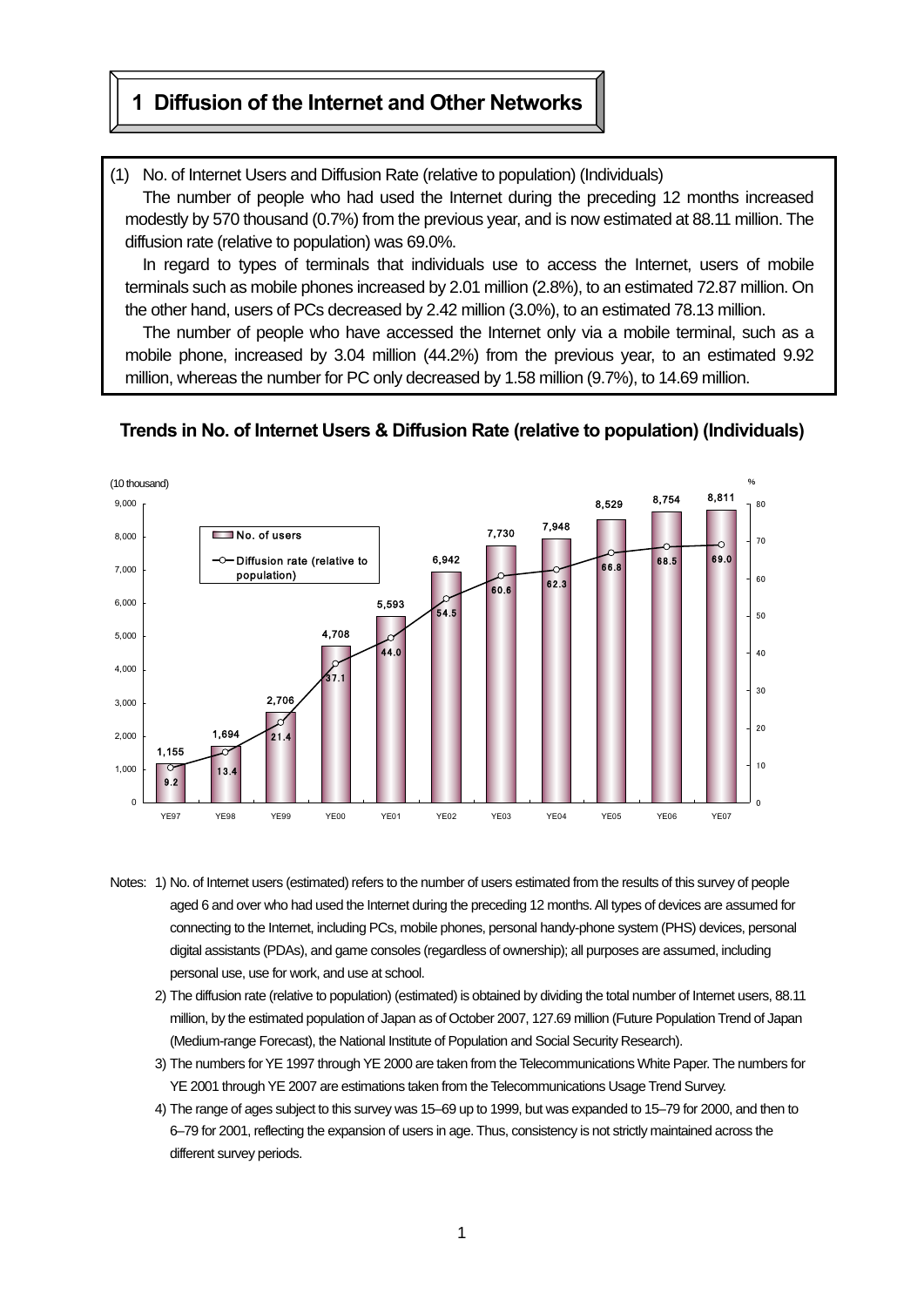## **Types of Internet Terminal (Individuals) (End of 2007)**



#### **(Ref) Types of Internet Terminal (Individuals) in Telecommunications Usage Trend Survey 2006**

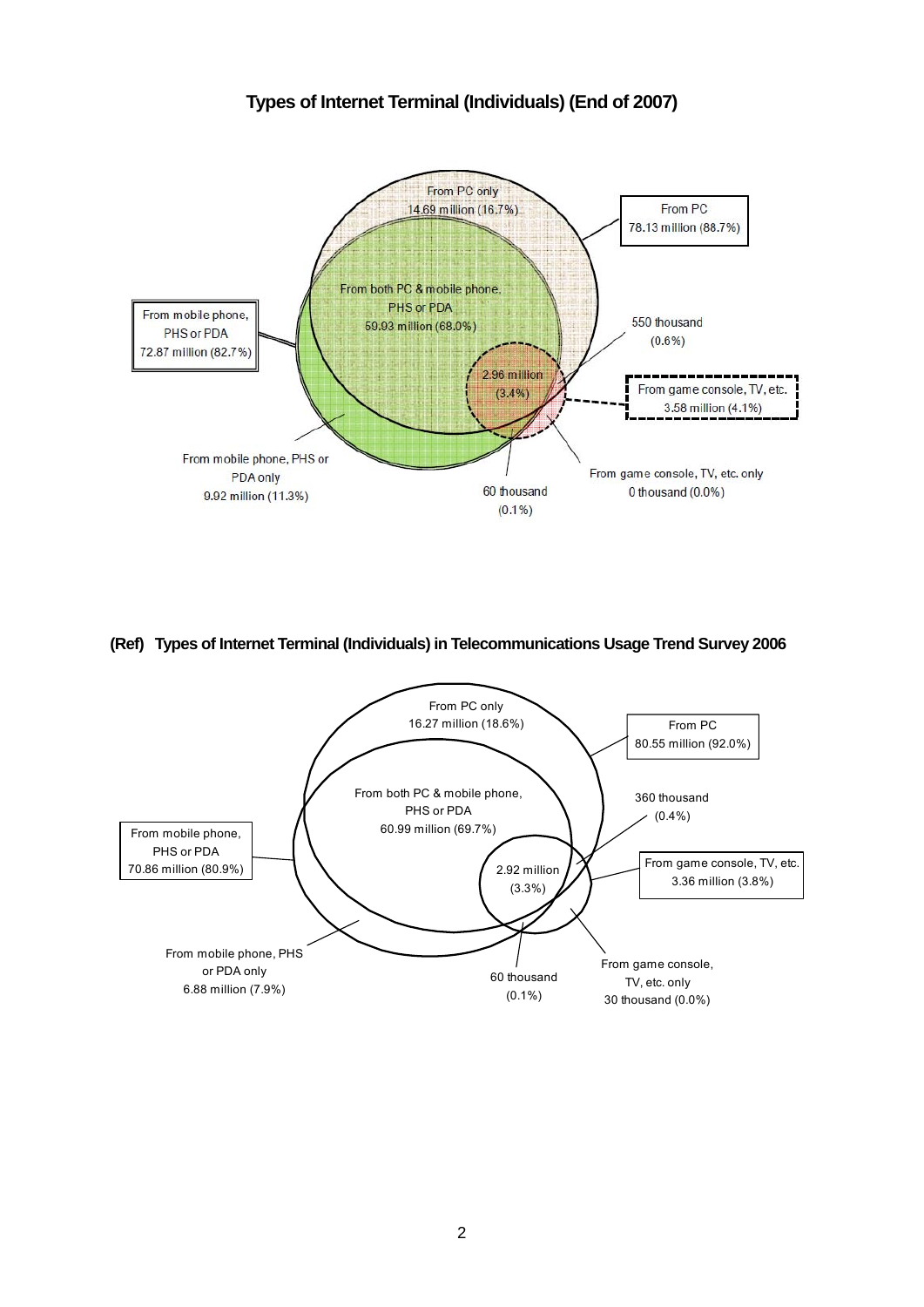#### (2) Internet Usage Rate (Individuals and Businesses)

The rate of Internet usage remained stable for both individuals and businesses, at 74.4% and 98.7%, respectively.

By generation, the Internet usage rate for individuals was over 90% for people aged 13 to 49. For the age groups of 50–59 and over, the usage rate declined with age.

By region, Internet usage rate for individuals in South Kanto region stands out with 80.8%. There is a gap of over 10 percentage points between that region and Kyushu/Okinawa region (69.9%) or Tohoku region (66.8%).

**Internet Usage Rate (Individuals and Businesses)** 

**Internet Usage Rate by Attribute (Individuals)** 

#### 94.5 96.1 97.5 98.1 97.6 98.1 ■ 98.7 46.7 62.0 67.8 69.4 74.9 75.7  $\bullet$  74.4  $\overline{0}$ 20 40 60 80 100 YE01 YE02 YE03 YE04 YE05 YE06 YE07 (%) **Businesses** Individual Individuals



## **О By annual household income**



## **О By region (End of 2007)**

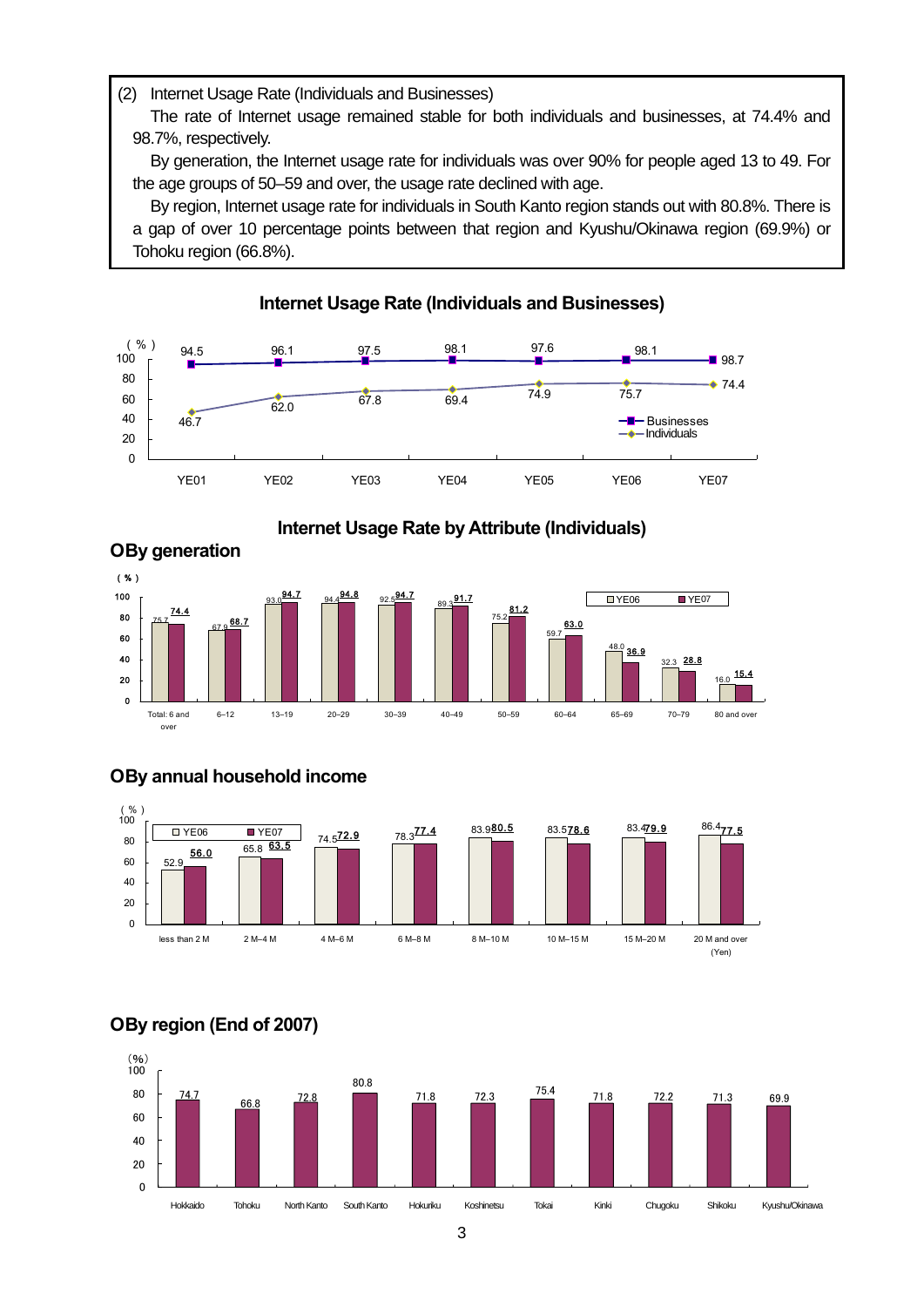(3) No. of Broadband Line Users (Individuals)

The number of broadband line users reached an estimated 58.28 million, an increase of 1.41 million (2.5%) over the previous year. Broadband line users account for 66.1% of the total number of Internet users.



Ξ **Trends in Estimated Numbers of Broadband and Narrow-band Users (Individuals)** 

No. of broadband users is obtained as follows: First, multiply the users accessing the Internet via a PC (an estimated 78.13 million according to this survey) by the percentage (obtained from this survey) of locations they use a PC for Internet access (i.e., home, office, or school) in order to obtain the number of users for respective locations; and then multiply these obtained values by the usage rate of broadband corresponding to the respective locations.

The sources of the broadband usage rates at respective locations are: Home: Telecommunications Usage Trend Survey 2007 (Household members) Office: Telecommunications Usage Trend Survey 2007 (Businesses) School: MEXT, Survey on ICT Education at Schools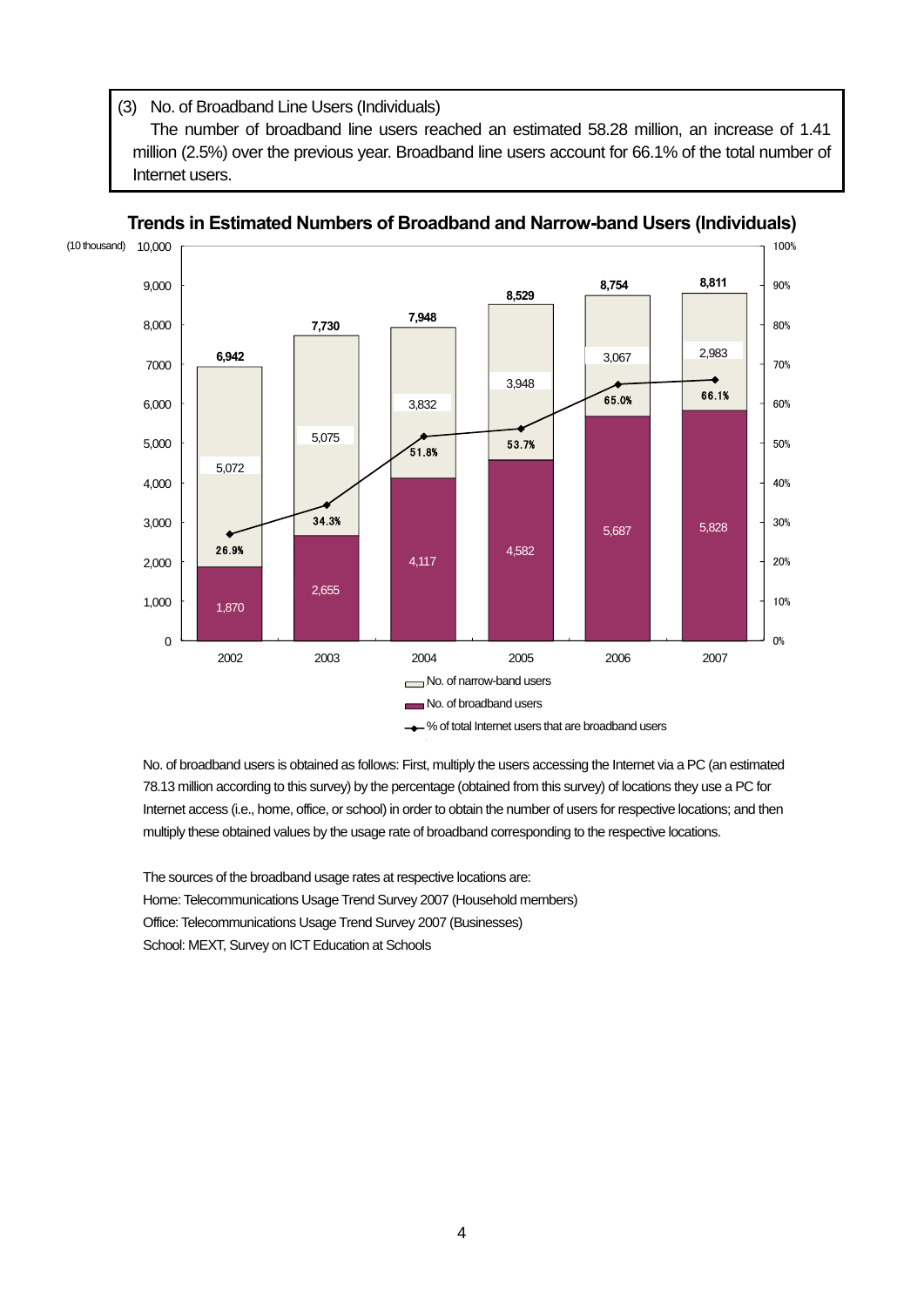(4) Types of Internet Connection (Households)

The percentage of households using broadband line leveled off at 67.6%. Of the total broadband lines, the rate of optical line usage increased by 4.1 percentage points, from 27.2% to 31.3%, while that of DSL decreased by 8.8 percentage points, from 27.7% to 18.9%.





- Notes: 1) The households subject to this survey were those using a home PC to access the Internet.
	- 2) Broadband lines consist of DSL, CATV line, optical line, 3rd generation mobile phone line (limited to the cases where a PC is connected to a mobile phone), and fixed wireless line.
	- 3) In addition to the types of narrow-band lines shown above, there are types using mobile phone line and PHS line.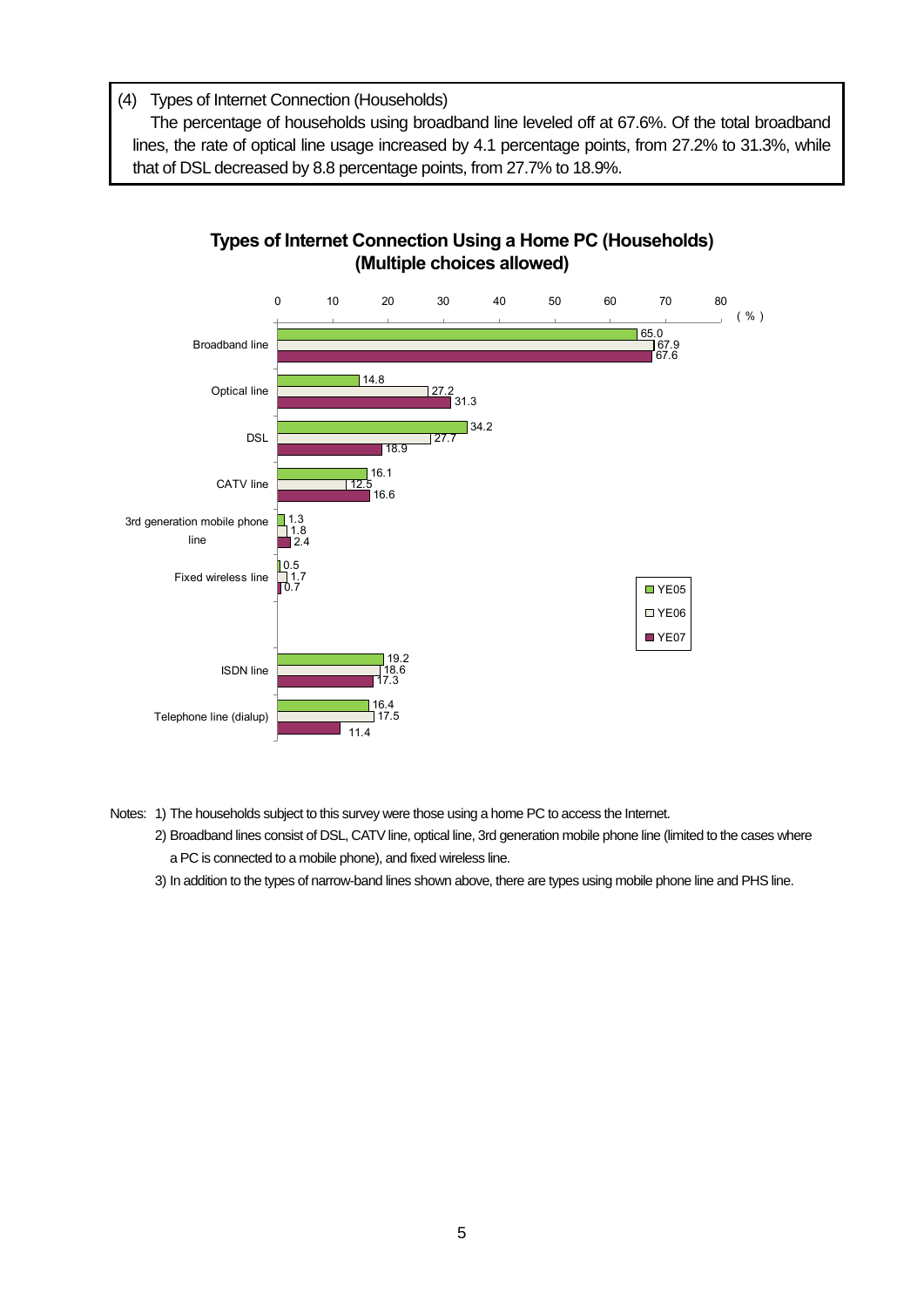(5) Types of Internet Connection (Businesses)

The percentage of businesses using broadband lines increased by 2.3 percentage points from the previous year, to 75.9%. The use of optical lines increased by 2.9 percentage points, to 64.0%, while the use of DSL decreased by 1.5 percentage points, to 22.7%.



## **Types of Internet Connection (Businesses) (Multiple choices allowed)**

(6) Diffusion of IP Telephony (Households) The diffusion rate of IP telephony at households increased by 2.4 percentage points from the previous year, to 19.0%. IP telephony is used by nearly 20% of the total households.



## **Diffusion Rate of IP Telephony (Households) (End of 2007)**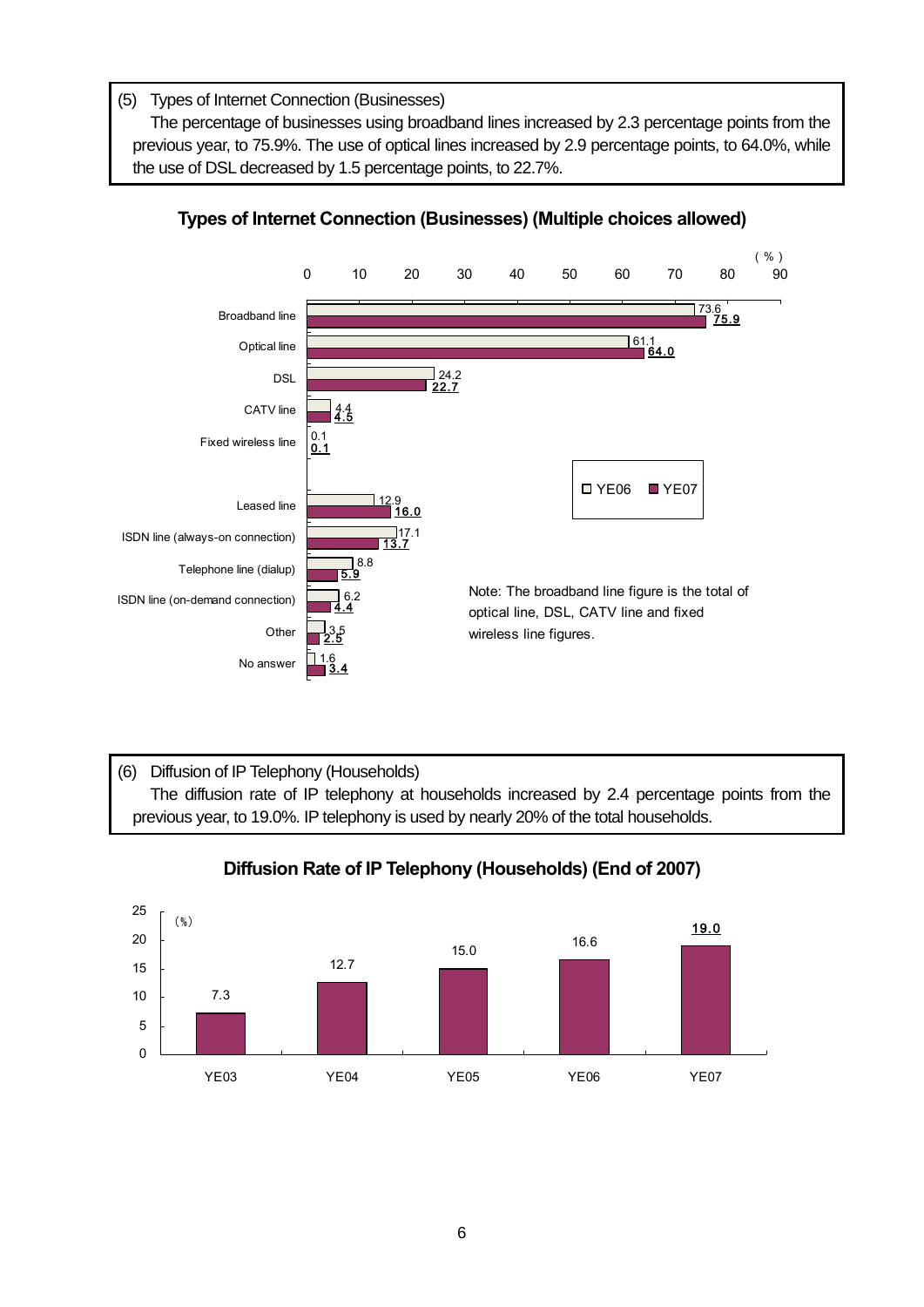(7) Usage Rate of Mobile Phone and PC (Individuals)

Overall, the rate of mobile phone usage (73.9%) was 11.5 percentage points higher than that of PC (62.4%). For the 6–12 age group, the rate of PC usage outstripped that of mobile phone by a wide margin.

The rate of mobile phone usage was over 90% for the age groups of the 20s through the 40s; it was also more than 60% for the late 60s age group. In comparison to the generational gap for mobile phones, the generational gap for PCs is wider, presumably because the use of PCs demands a fair amount of knowledge. The rate of PC usage was over 80% for people aged 13 to 49, whereas it dropped to 66.8% for the 50s, 48.2% for the early 60s and 28.5% for the late 60s.

In terms of the mobile phone and PC usage rates by region, South Kanto region stands out with 80.6% and 71.5%, respectively, whereas those of Tohoku region were 65.9% and 50.5%, respectively. There were gaps of over 15 percentage points between these two regions.

## **Usage Rate of Mobile Phone and PC (Individuals) (End of 2007)**



## **О By generation**

 $\overline{\phantom{a}}$ 

## **О By annual household income (End of 2007)**





Note: North Kanto comprises Ibaraki, Tochigi, and Gunma. South Kanto comprises Saitama, Chiba, Tokyo, and Kanagawa. Hokuriku comprises Toyama, Ishikawa, and Fukui. Koshinetsu comprises Niigata, Nagano, and Yamanashi. Tokai comprises Shizuoka, Aichi, Gifu, and Mie. Kinki covers Kyoto, Osaka, Nara, Hyogo and Wakayama.

# **О By region (End of 2007)**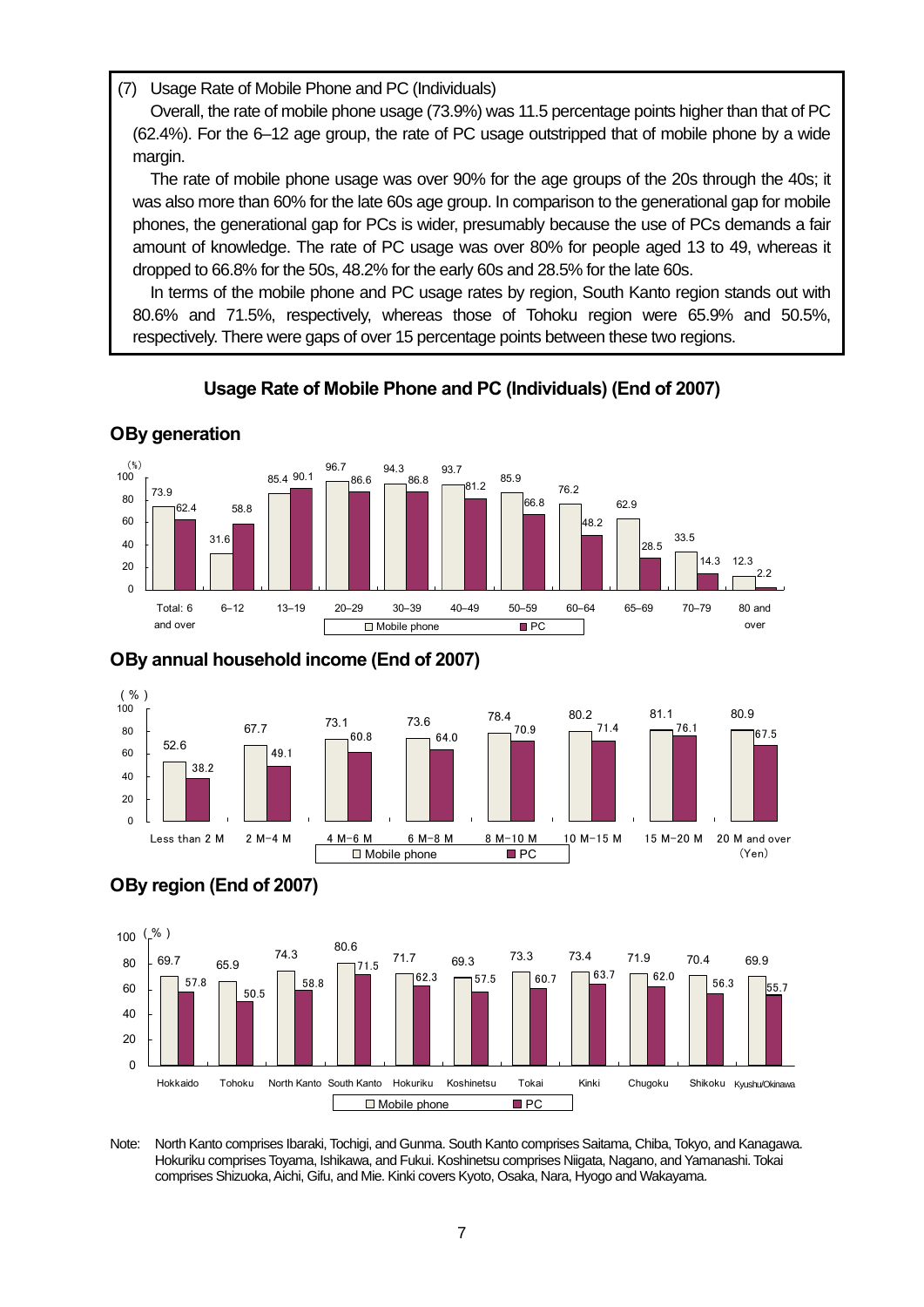#### (8) Use of ICT Equipment (Households)

The ownership rate at households was 95.0% for mobile phones or PHS devices and 85.0% for PCs, indicating that these pieces of equipment had already been in use at most households.

The ownership rate of car navigation system and car-mounted ETC increased by over 10 percentage points from the previous year, to 45.7% and 33.1%, respectively, suggesting accelerated use of ICT on cars.

Mobile phone capable of receiving one-segment broadcast showed a diffusion rate of 26.5%, up 20.5% from the previous year.



## **Ownership rate of ICT Equipment (Households)**

Note: "Home-use game console capable of connecting to the Internet" and "TV set capable of connecting to the Internet" were added to the survey in 2001; "Other intelligent appliances capable of connecting to the Internet" in 2002; "Car-mounted ETC" in 2004; and "Mobile player capable of automatically recording content from a PC" and "Mobile phone capable of receiving one-segment broadcast" in 2006.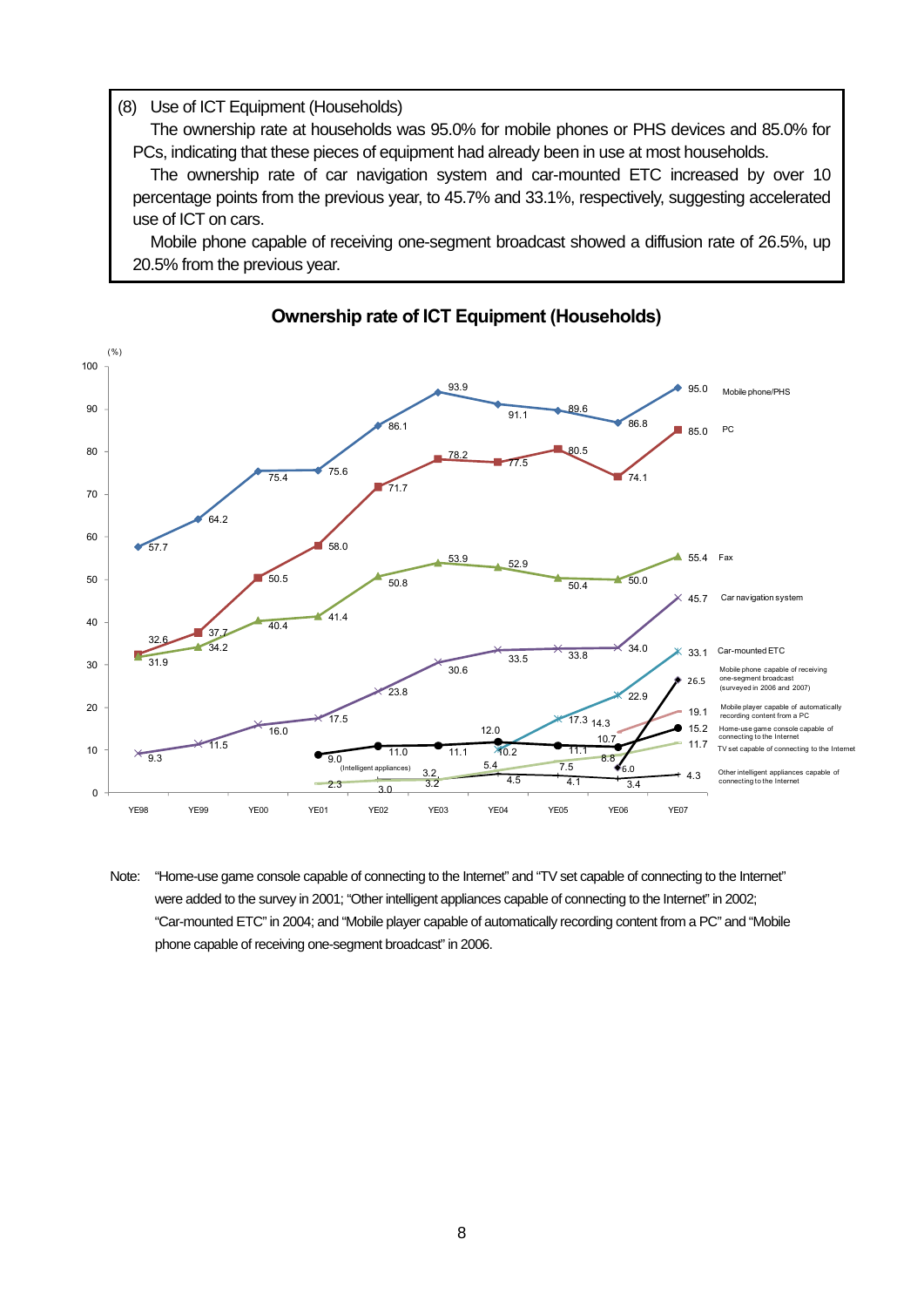#### (9) Installation of Terminals (Businesses)

 $\overline{\phantom{a}}$ 

Ļ

As for the installation of terminals connected to an intranet, an inter-company network, or the Internet, "One for two employees" scored highest with 30.2%. Nearly 60% of businesses overall had "One or more for two employees." Over 40% of businesses with 1,000 or more employees had installed "One or more per employee."



The options provided in the 2006 survey were "One or more per employee," "One for 2 employees," "One for 3 employees," "One for 4 employees," "One for 5 or more employees," and "Not installed." On the other hand, the 2007 survey provided options as to the number of employees to share one terminal, together with a range of percentages; i.e., "1 or less (100% or more)," "2 (50–99%)," "3 (30–49%)," "4 (25–29%)," "5 or more (less than 25%)," and "No such terminals provided (0%)." Thus, consistency is not strictly maintained between these two years. (For example, when the 2006 survey options are given, some businesses having 90 terminals installed to serve a total of 100 employees may consider that terminals are installed for almost all employees and choose "One or more per employee.")

## **Installation of Terminals (Businesses) —By scale in terms of employee head count (End of 2007)**

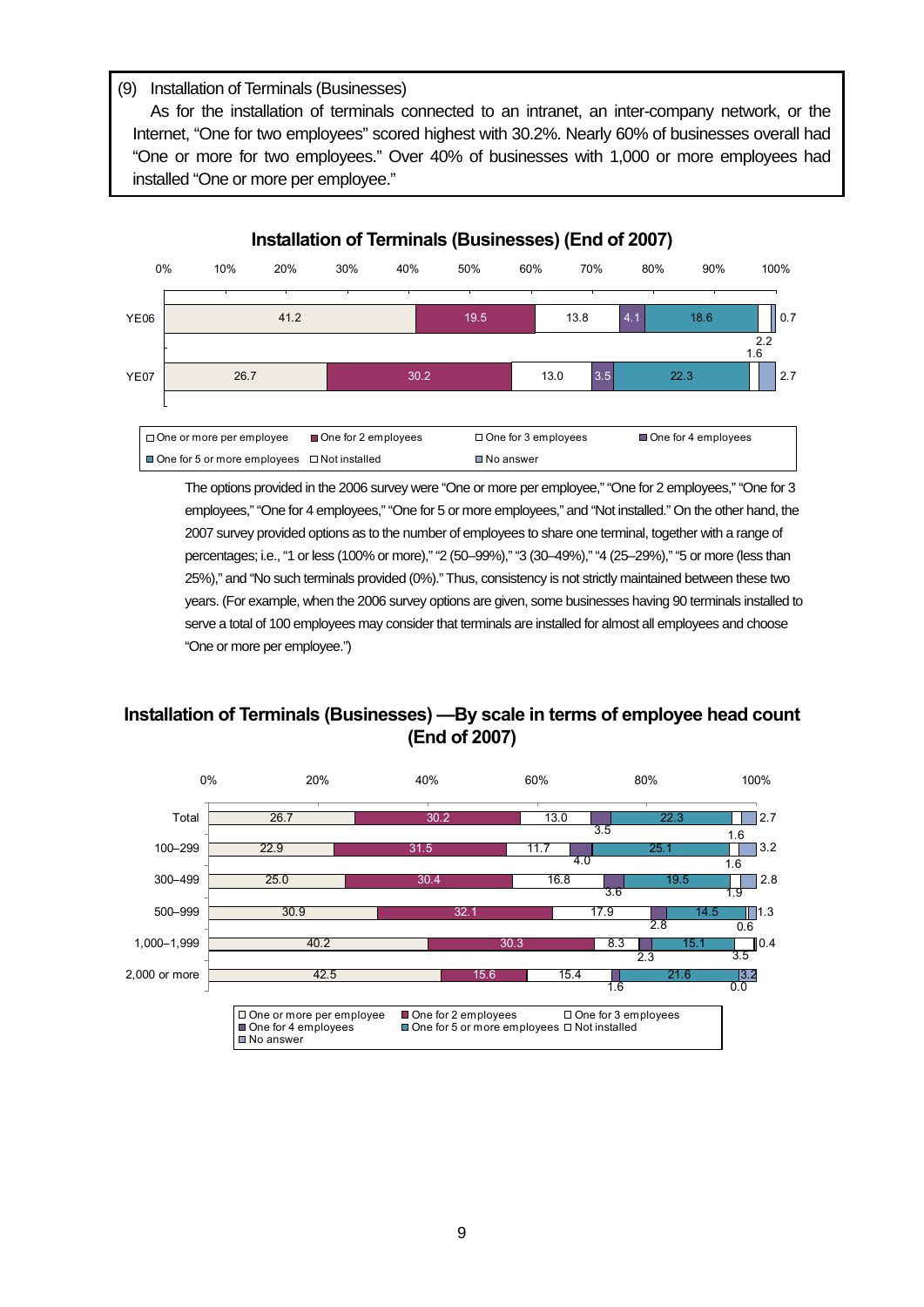(10) Diffusion Rate of Ubiquitous-related Tools\* (Businesses)

Businesses that have implemented ubiquitous-related tools increased by 10.2 percentage points from the previous year, to 40.7%. As over 10% of businesses answered "Not using any, but plan to introduce one" for all types of tools, such tools are likely to be used more widely.



## **Diffusion Rate of Ubiquitous-related Tools (Businesses)**

\* In this survey, the term "ubiquitous-related tool" generically means business tools equipped with next-generation telecommunication features, such as electronic tags (RFID tags), contactless smart cards, devices with networking feature (e.g., network-connected cameras, network-connected sensors), and locating (position-sensing) devices (e.g., GPS).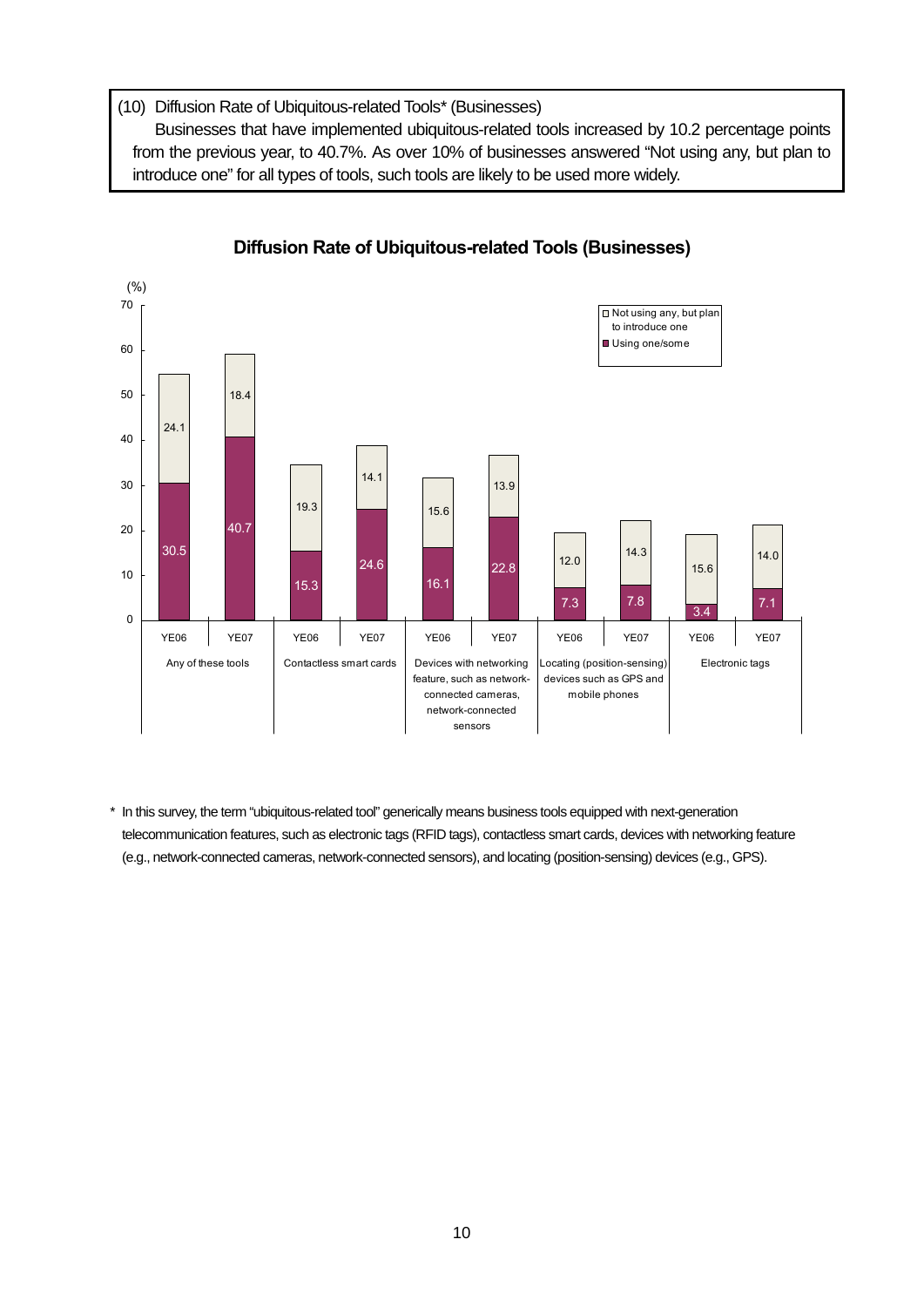

## **Diffusion rate of contactless smart cards**

**Diffusion rate of devices with networking feature, such as network-connected cameras, network-connected sensors** 



## **Diffusion rate of locating (position-sensing) devices such as GPS and mobile phones**



## **Diffusion rate of electronic tags**

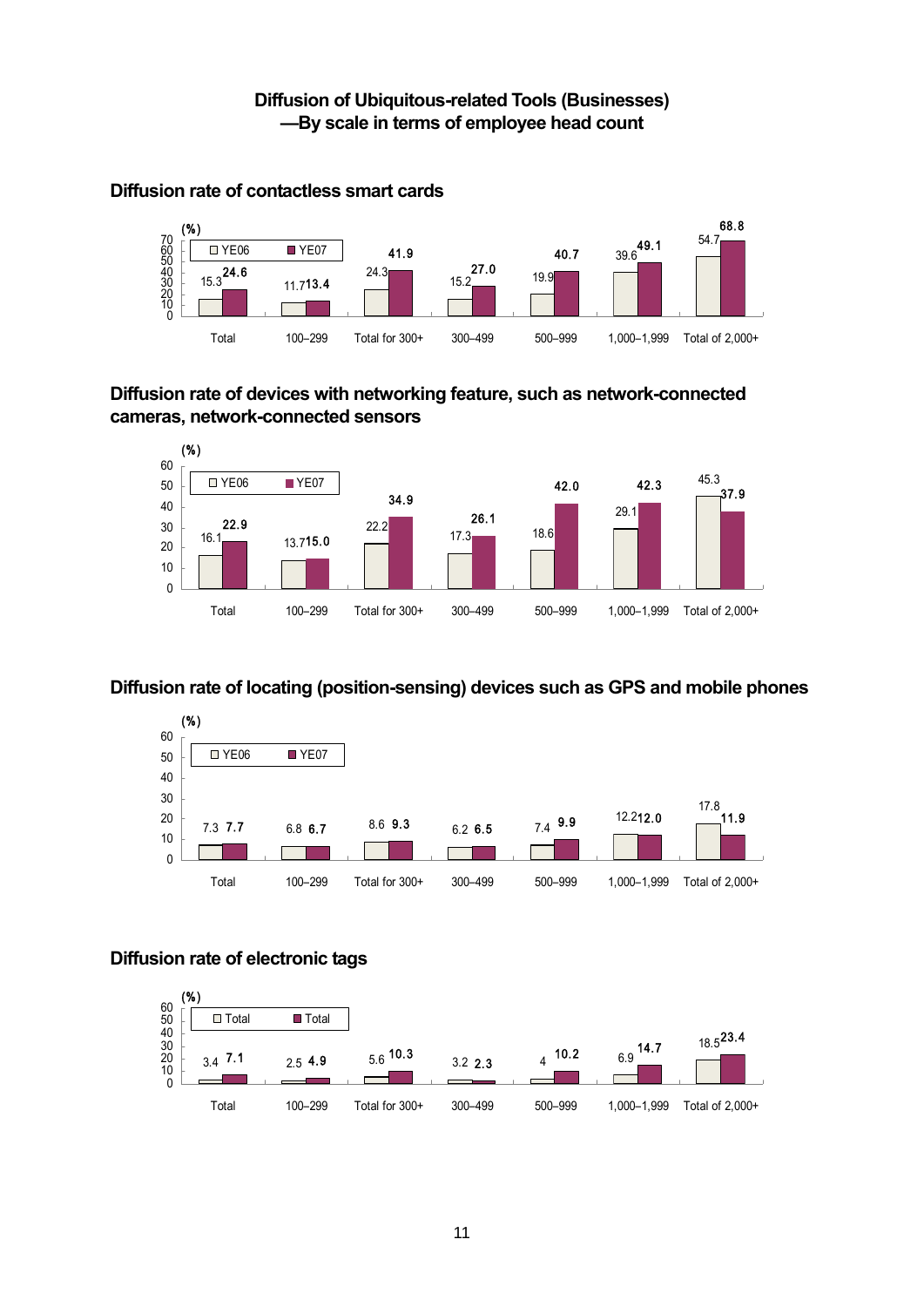## **2 Trends in Use of ICT at Households**

 $\mathbf{r}$ 

## (1) Purpose of Internet Usage (Individuals) In respect to the purpose of using the Internet via a mobile phone, "Sending/receiving email" scored highest with 48.2%. As for PCs, "Viewing a company's/government's/public office's Website or blog (Weblog)" scored highest with 54.6%.

## **Purpose of Internet Usage (Individuals) (Multiple choices allowed) (End of 2007)**

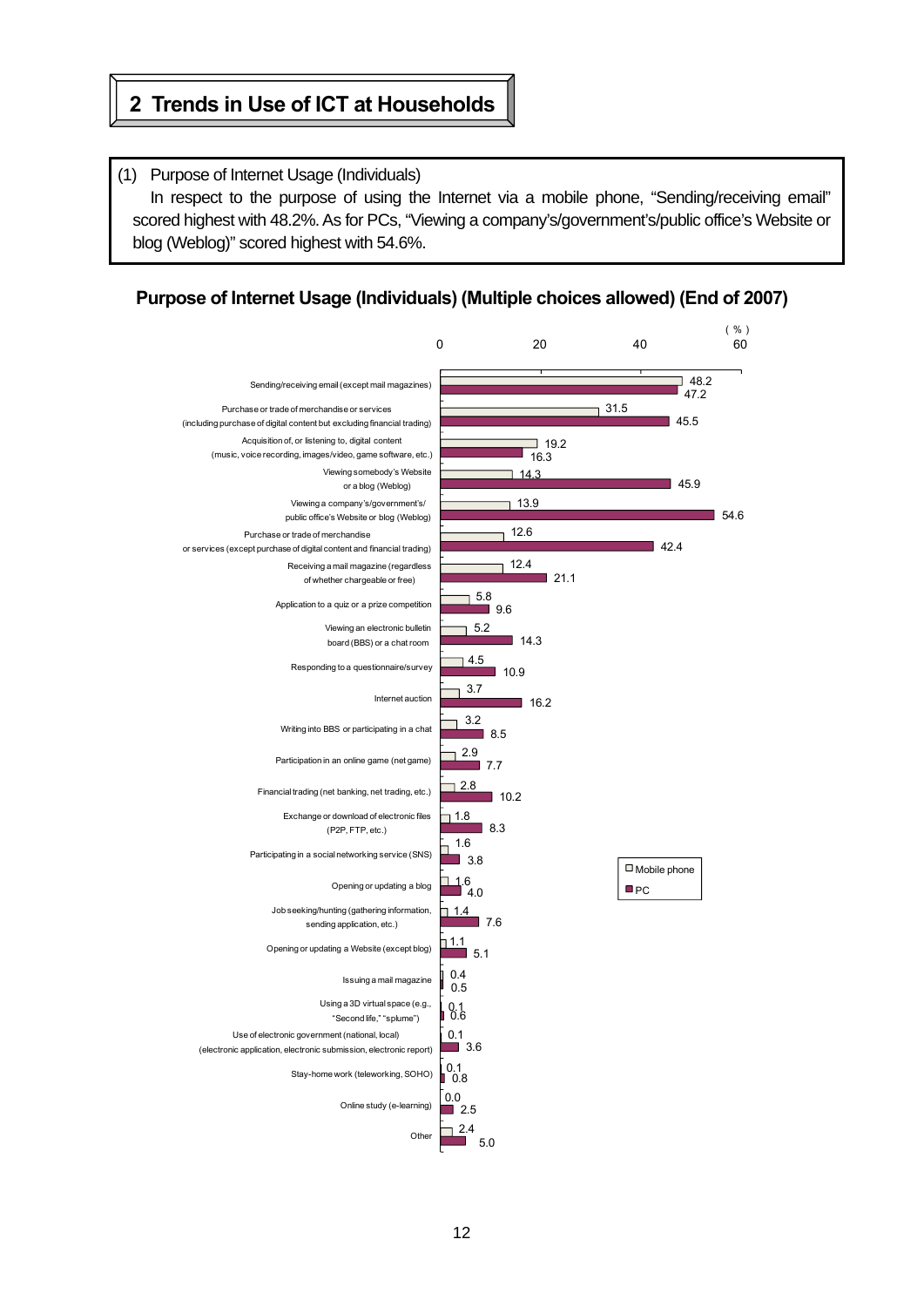## (2) Internet Usage Frequency (Individuals)

Looking at the percentage of those who "Use the Internet at least once every day" for each generation, the frequency of mobile phone usage exceeds that of PC for all age groups except the 40s. As for the 6–12 age group, those who use a PC once a week or once a month account for over 30%; the frequency of PC usage is higher than that of mobile phone usage.



## **Internet Usage Frequency (Individuals) (End of 2007) О Mobile phone**

#### **О PC**



Note: For each graph, the statistics exclude the respondents who did not choose any of the given choices. In addition, because of rounding, the total of breakdown figures does not necessarily match the aggregate total.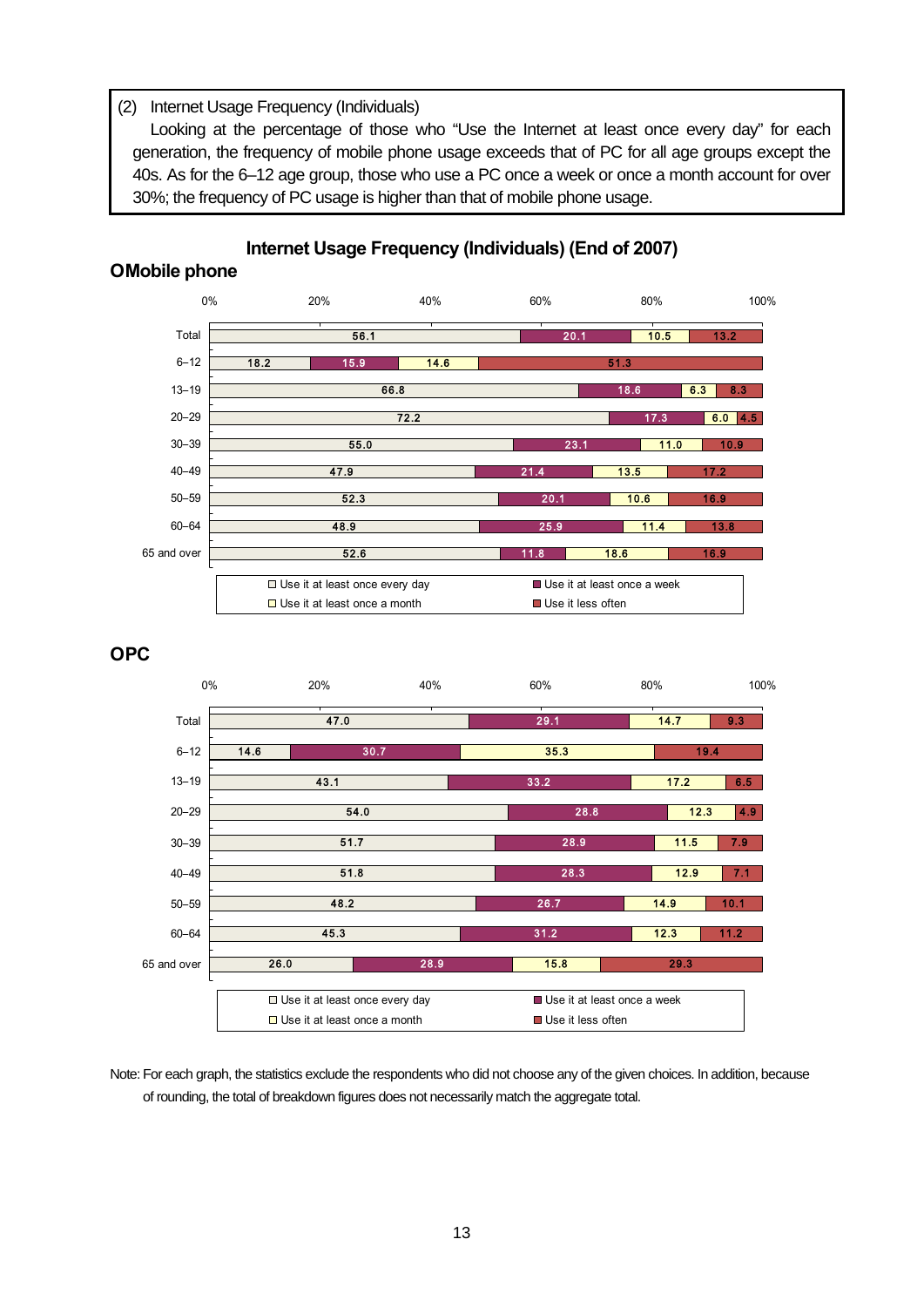(3) Purchase of Merchandise and Services via the Internet (Individuals)

The number of people who have purchased merchandise or services via the Internet was 48.9%

of all who have used the Internet, a decrease of 2.6 percentage points from the previous year.



## **Purchase of Merchandise and Services via the Internet (Individuals)**

(including purchase of digital content)

(4) Reason for Shopping via the Internet (Individuals) Of the variety of reasons for shopping via the Internet, "I can purchase or trade things regardless of shop business hours" and "I don't have to spend time and money to go to a shop" scored 51.3% and 43.8%, respectively. Users find the best advantage of e-commerce is that there is no time or space constraint. They also value the wide variety of goods and the ease of comparing various goods and prices.

## **Reasons for Shopping via the Internet (Individuals) (Multiple choices allowed) (End of 2007)**



\*This question was directed to people aged 15 and over.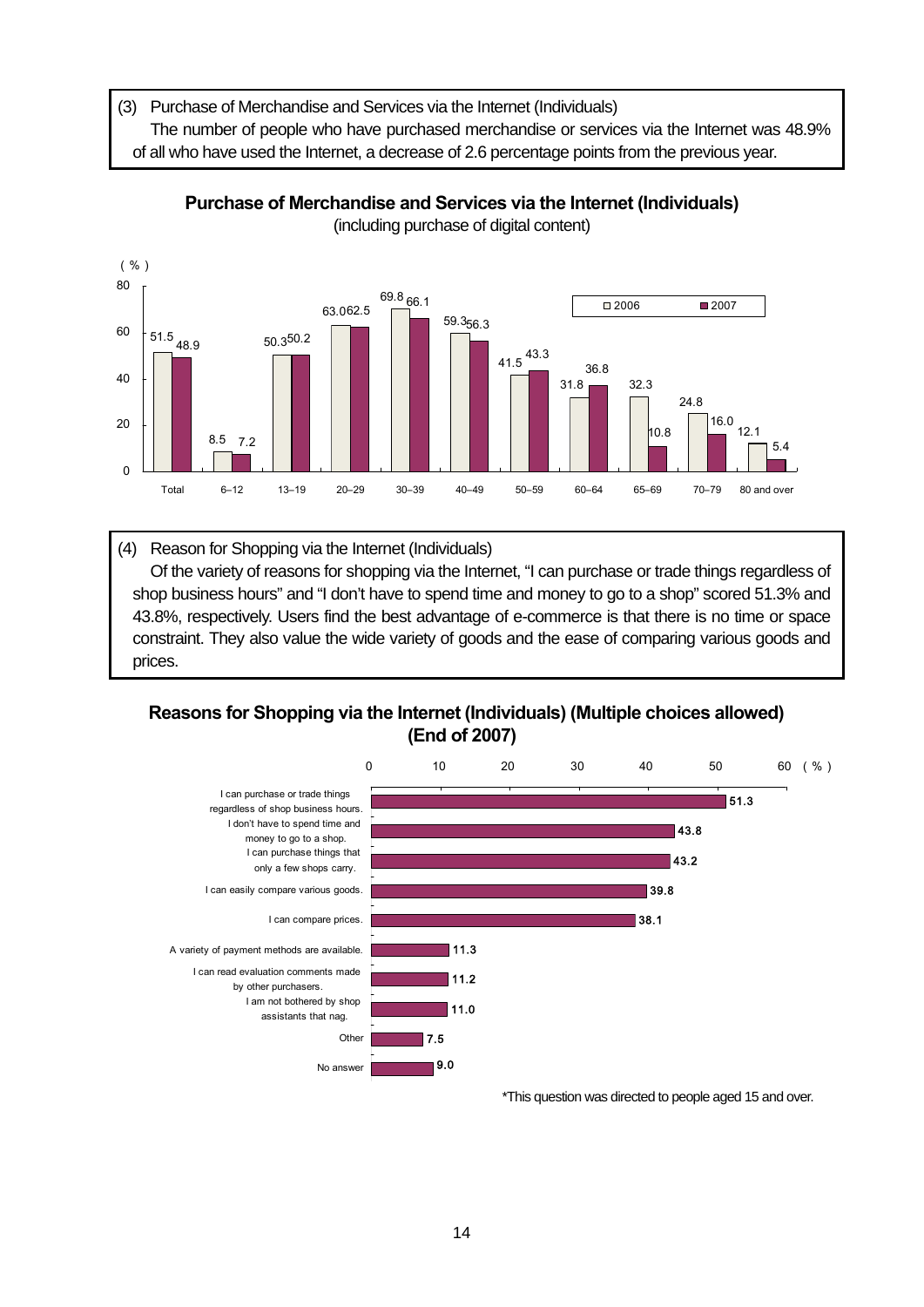## (5) Use of Contactless e-money (Individuals)

The ownership rate of contactless e-money doubled, to 21.5%, from the previous year. In terms of types of contactless e-money, the smart card type accounts for 16.6%, and the mobile phone type, 7.0%. Almost half of the smart card type is e-money combined with a smart card train pass.

By size of municipality and by region, South Kanto stands out with nearly 40% ownership of contactless e-money. While the ownership rate of smart card type differs between regions, that of mobile phone type does not.



## **Ownership Rate of Contactless e-money (Individuals) (Multiple choices allowed)**



with a smart card train pass. Note: The 2006 survey did not cover e-money that is combined

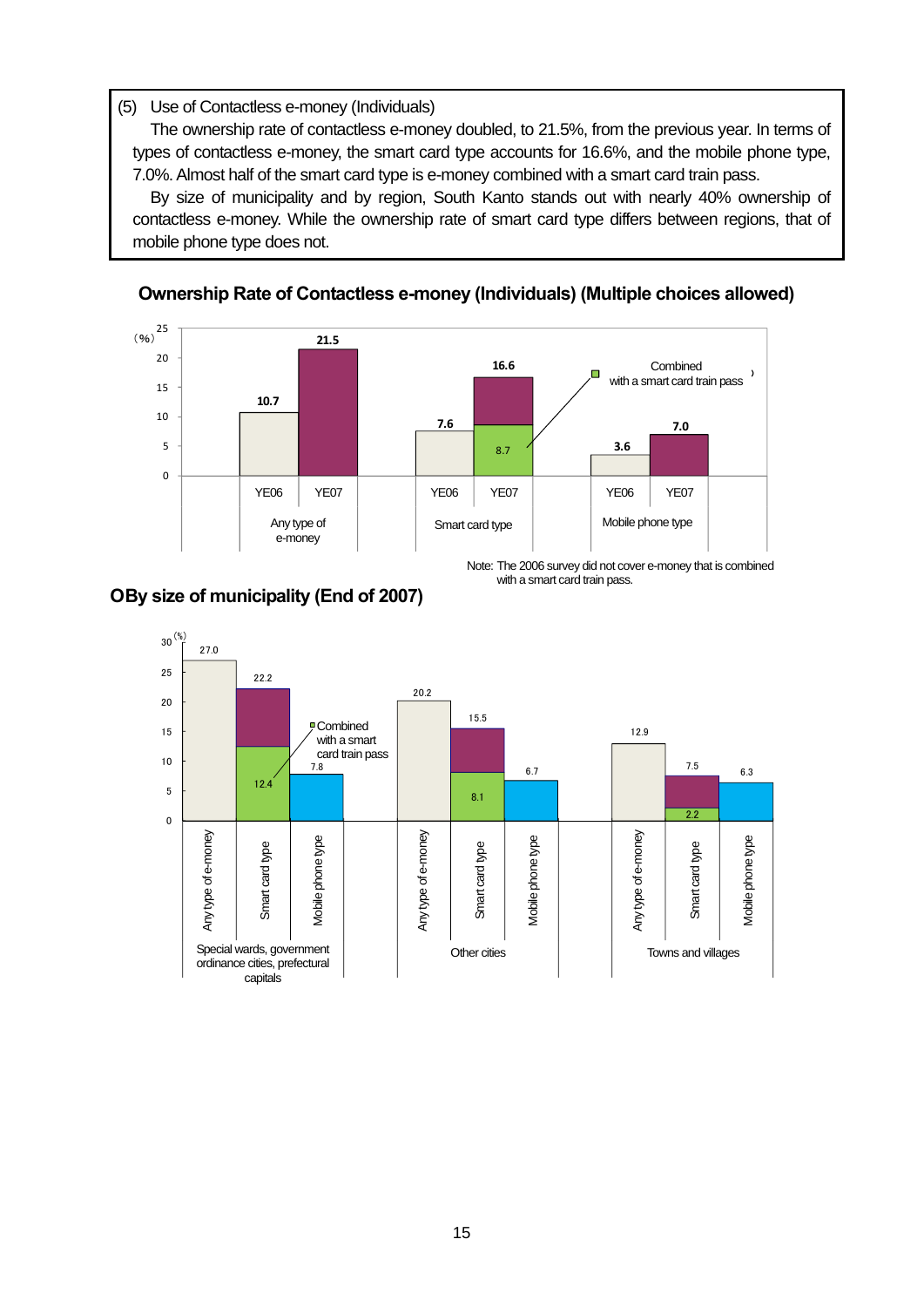## **О By region (End of 2007)**



Note: North Kanto comprises Ibaraki, Tochigi, and Gunma. South Kanto comprises Saitama, Chiba, Tokyo, and Kanagawa. Hokuriku comprises Toyama, Ishikawa, and Fukui. Koshinetsu comprises Niigata, Nagano, and Yamanashi. Tokai comprises Shizuoka, Aichi, Gifu, and Mie. Kinki covers Kyoto, Osaka, Nara, Hyogo and Wakayama.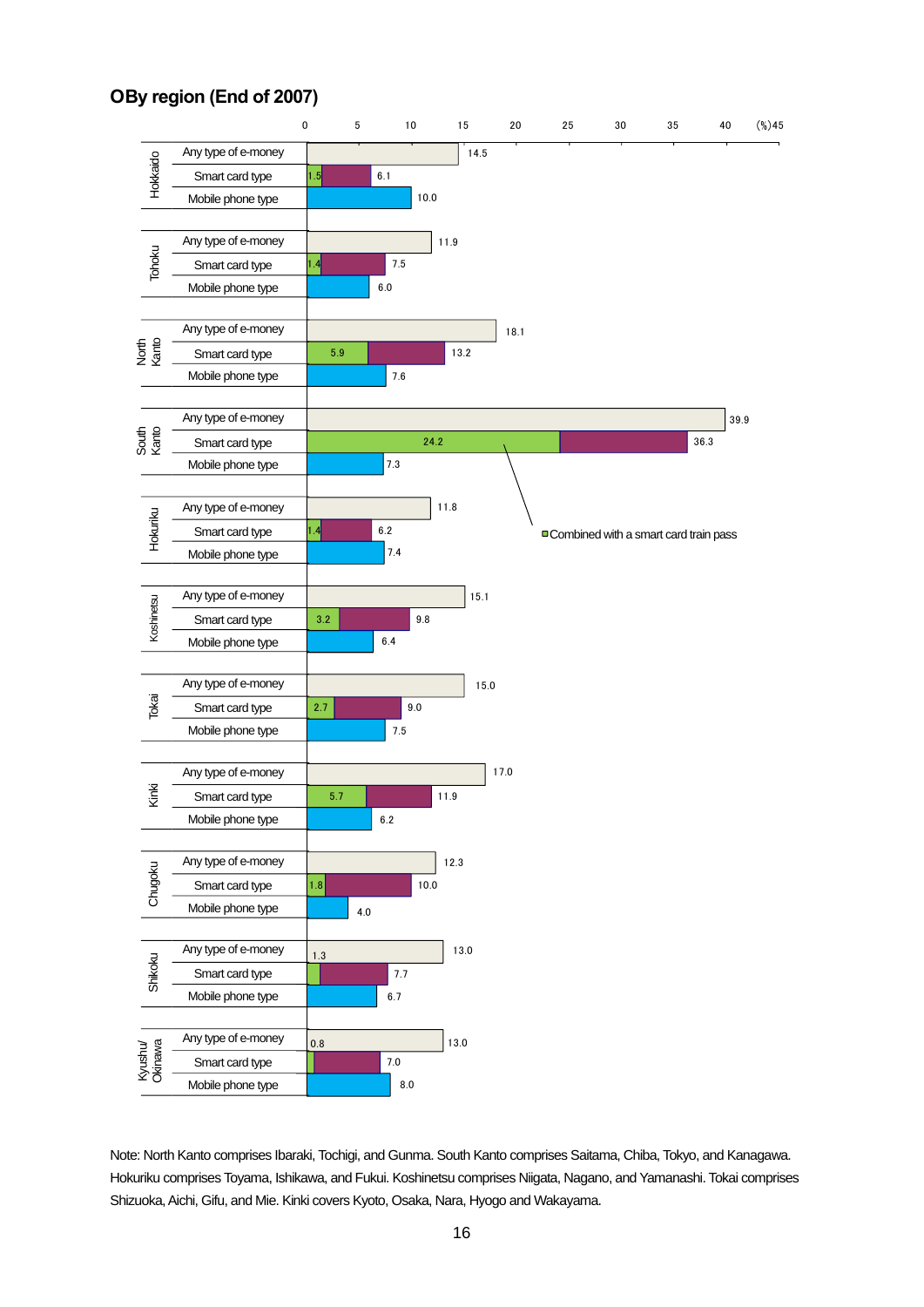(6) Use of File Sharing Software (Households) Usage rate of file sharing software, such as "Winny" and "share," at households is as low as 3.4%.



## **Use of File Sharing Software (Households) (End of 2007)**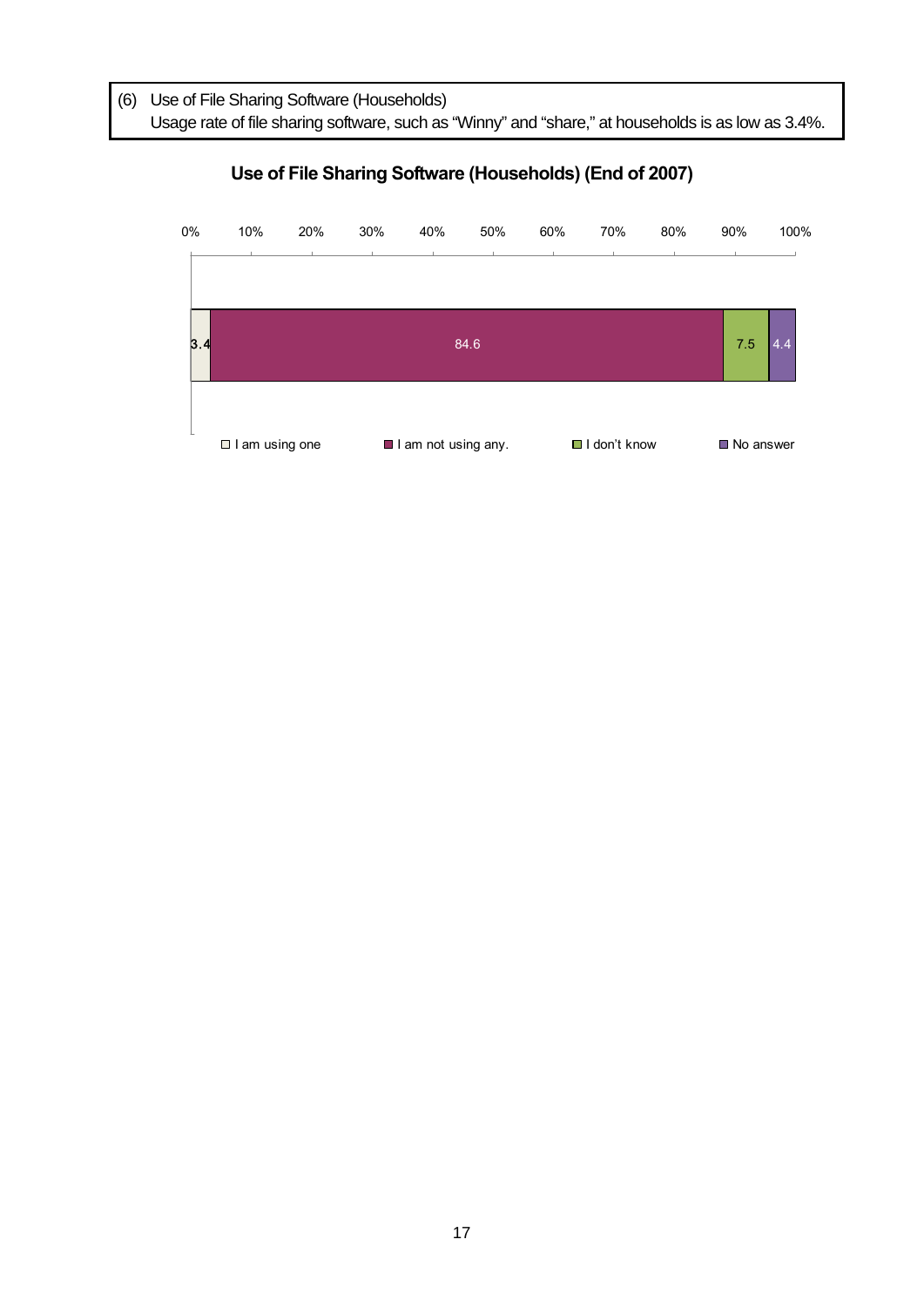## **3 Trends in Use of ICT at Businesses**

## (1) Use of e-Commerce

Ñ  $\mathsf{I}$ ⇂ Γ

> Overall, the percentage of businesses utilizing e-commerce (procurement/sales via the Internet) was 49.5%, 3.8 percentage points up from the previous year. The percentages increased for all business categories except transportation. By scale in terms of employee head count, businesses with 300–499 employees and those with 500–999 employees scored a significant increase, up by 7.3 points and 6.4 points, respectively.



## **Use of e-Commerce (Businesses)—By business Category**



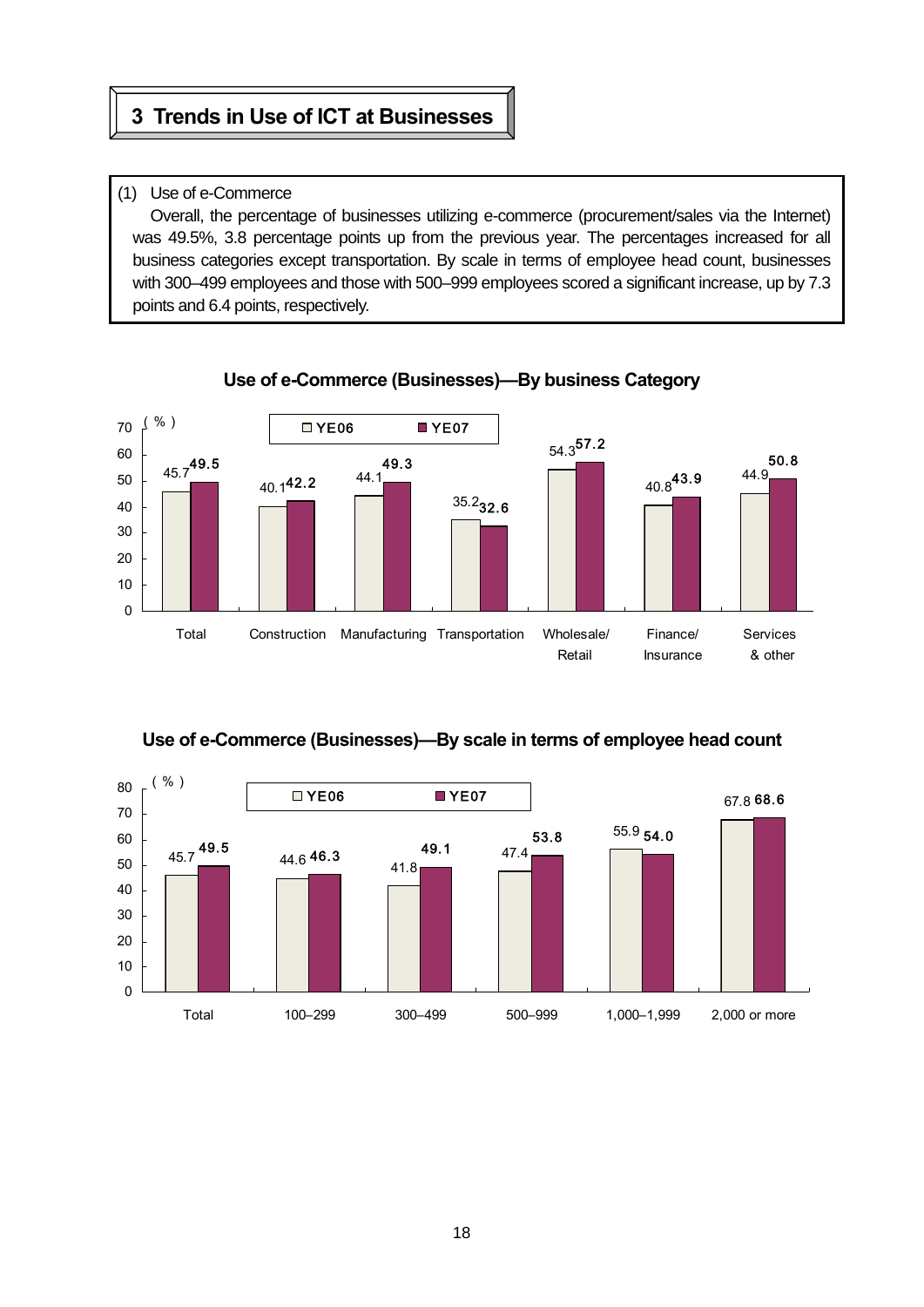## (2) Website Ownership Rate (Businesses)

The percentage of businesses that own a Website decreased by 3.6 percentage points from the previous year, to 83.6%. Nearly 80% of relatively small businesses with 100–299 employees owned a Website, evidencing the widespread use of Websites as a means of disseminating information.



## **Ownership of a Website (Businesses)**

(3) Percentage of Operating Business Blog and SNS (Businesses) The percentage of businesses that operate a business blog or SNS increased by 2.4 percentage points over the previous year, to 6.8%, indicating an emerging trend of utilizing "Web 2.0," a consumer-driven medium that enables user participation for business activities.

## **Percentage of Operating Business Blog and SNS (Businesses) —By scale in terms of employee head count (End of 2007)**

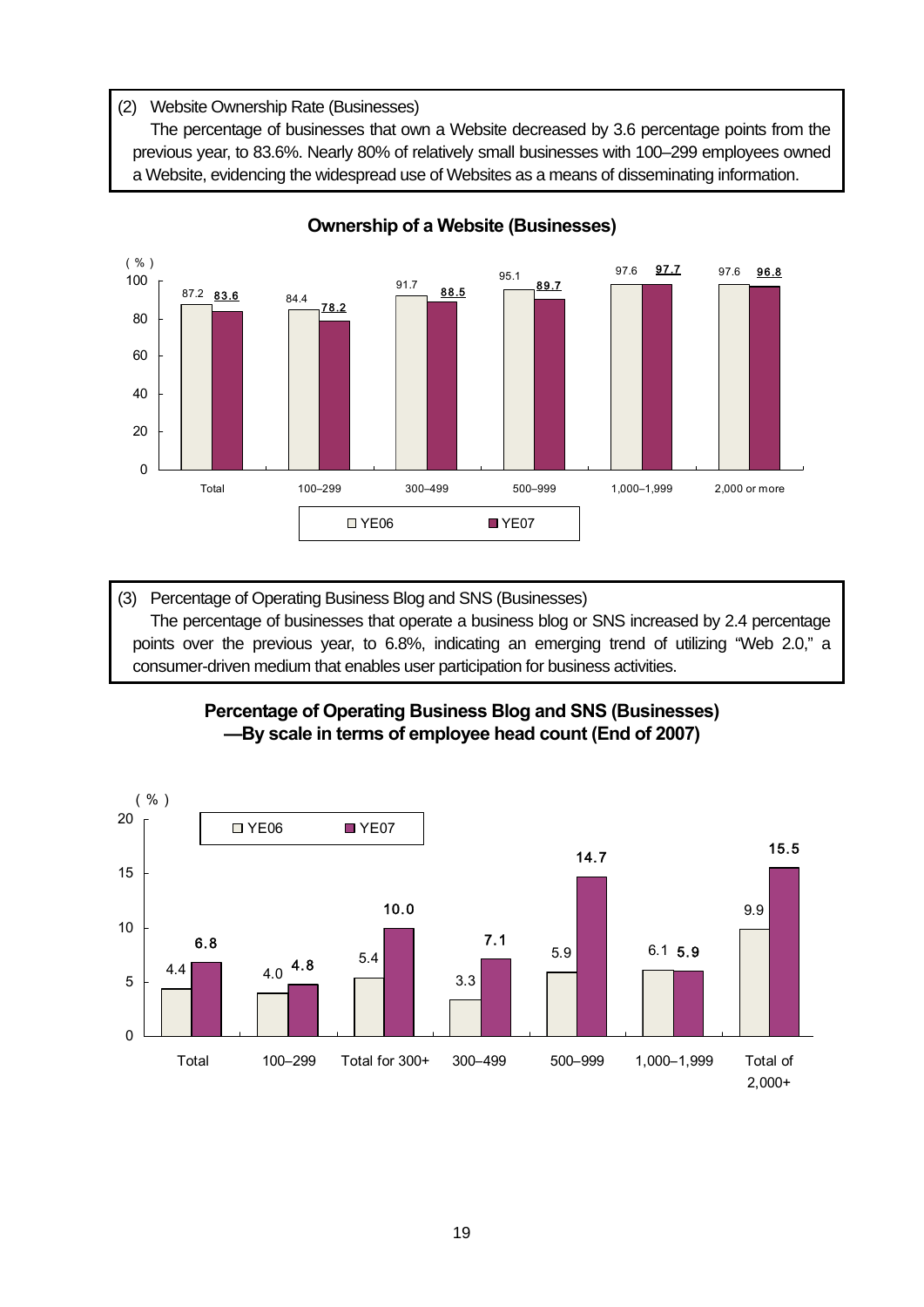#### (4) Use of ASP/SaaS (Businesses)

The percentage of businesses that use ASP/SaaS was 12.6%. Approximately 70% of such businesses have found it useful. By business category, the usage rate is high in the industries of wholesale/retail and finance/insurance industries.

**The labor productivity of those using ASP/SaaS was ¥6.38 million, ¥740 thousand higher than the ¥5.64 million in labor productivity of those not using it.** 



## **Use of ASP/SaaS (Businesses) (End of 2007)**

## **О By business category (End of 2007)**

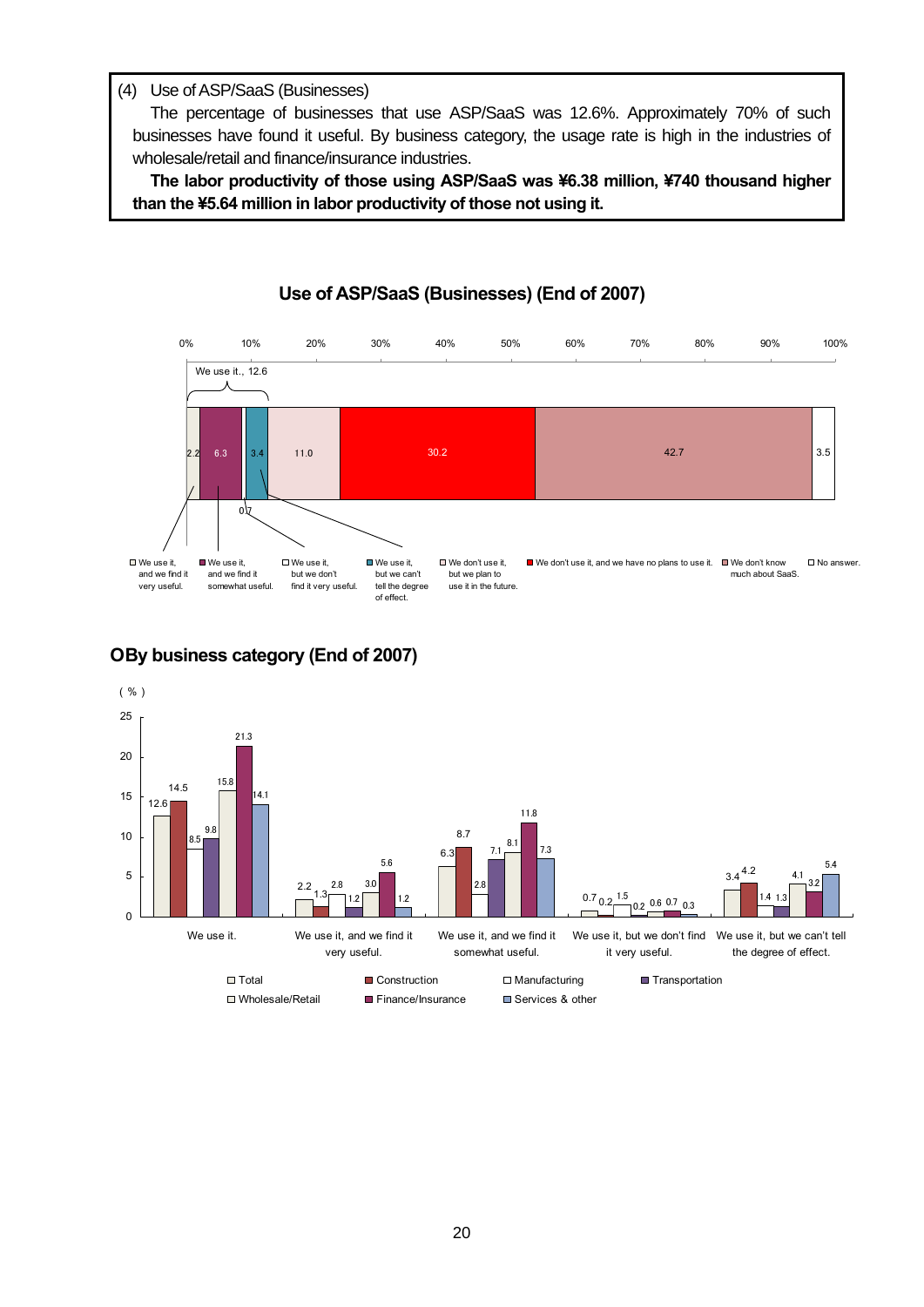## **Use of ASP/SaaS and Labor Productivity (Businesses) (2007)**



Notes:

1) Here, labor productivity means the amount of value added per employee.

2) The amount of value added is operating profit plus personnel cost.

3) The above data excludes businesses that provided no answer in regard to operating profit, personnel cost, capital and use of SaaS.

4) The above data excludes businesses that have labor productivity of ¥100 million or more as outliers.

(5) Use of 3D Virtual Space in Business Activities (Businesses) The businesses that used or have used 3D virtual space on the Internet in their business activities account for 3.2%. Even when combined with those that plan to use it in the future, they are only 4.4% of the total.

## **Use of 3D Virtual Space in Business Activities (Businesses) (End of 2007)**

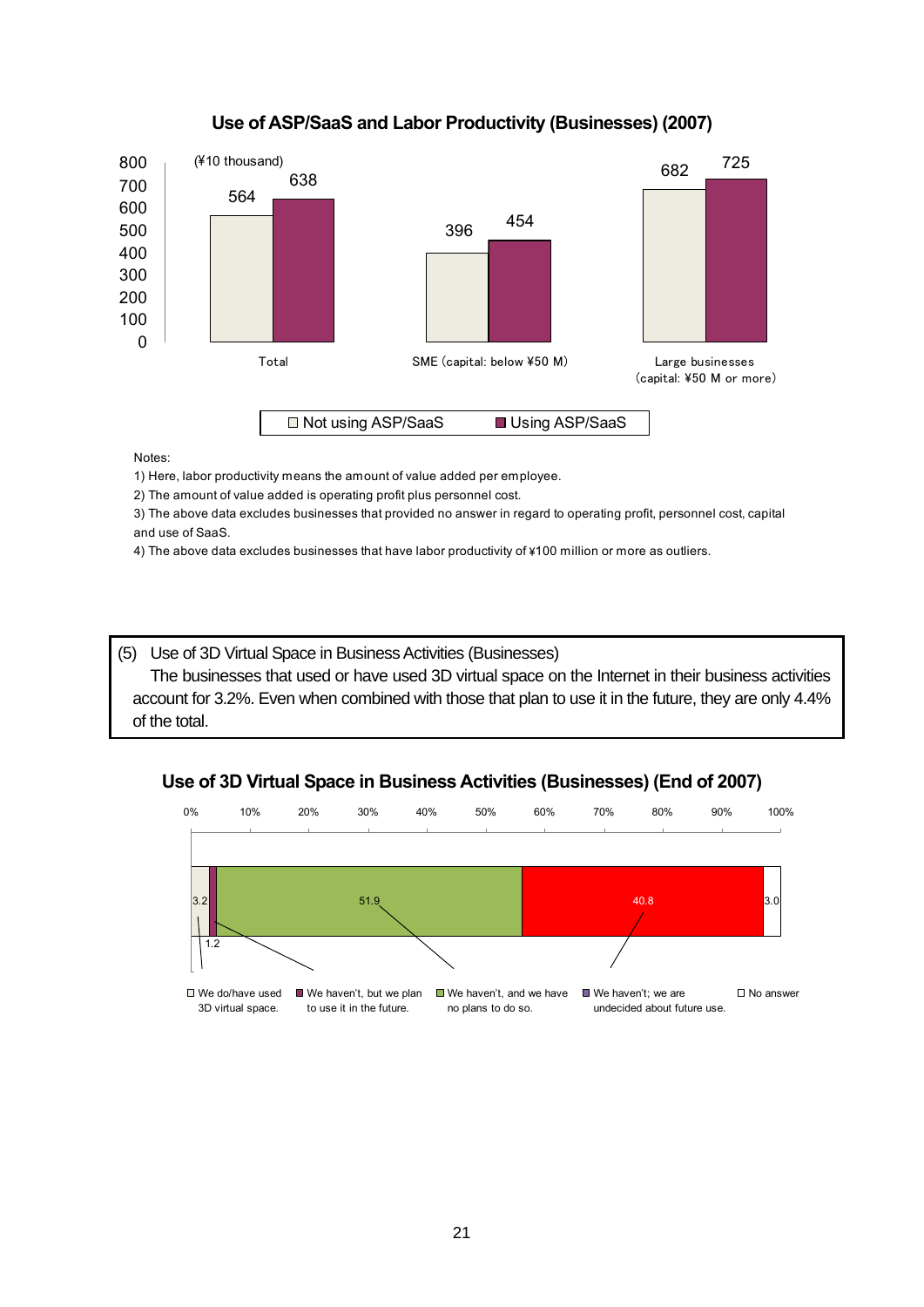## (6) Advertising on the Internet (Businesses)

The percentage of businesses using the Internet for advertisement remains flat at 27.6%.

The usage rate increases with the business size in terms of the number of employees. About 40% of businesses with 1,000 or more employees were advertising on the Internet. From the variety of advertisements, "Banner ad" scored highest with 52.7%, followed by "Mail magazine" (37.5%) and "Text ad" (26.7%).

## **Advertising on the Internet (Businesses) —By scale in terms of employee head count**



## **Types of Advertising on the Internet (Businesses) (Multiple choices allowed) (End of 2007)**

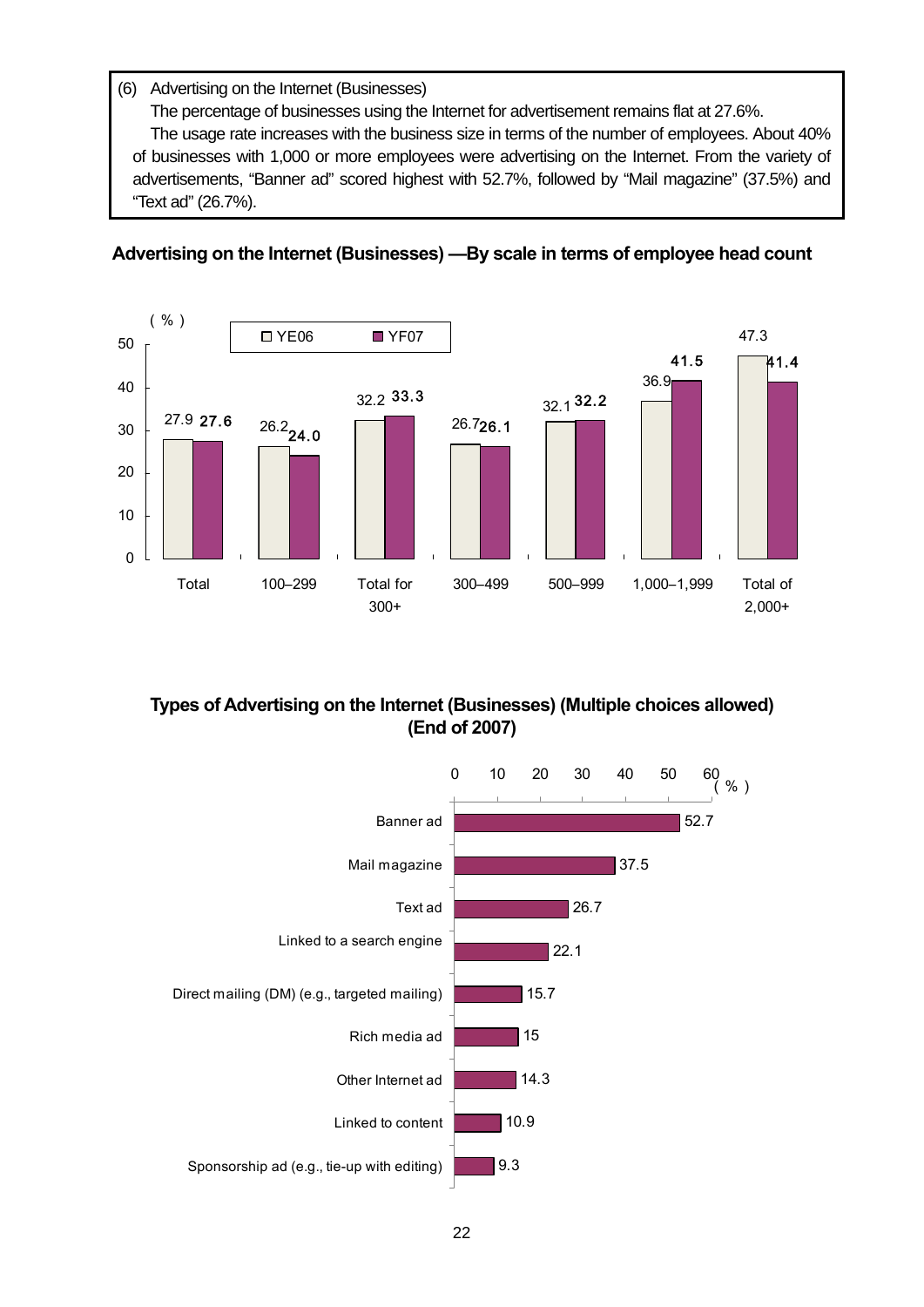## (7) Investment in ICT\* (Businesses)

Overall, 45.2% of the businesses polled have invested in ICT during the past 3 years, down 1.5 percentage points from the previous year. A closer look at a breakdown by scale in terms of the number of employees revealed a large disparity among businesses of different scales. In general, the greater the scale, the greater the ratio of businesses making ICT investment.



## **Investment in ICT (Businesses)—By scale in terms of employee head count**

Note: Here, "Investment in ICT" means investment in information and telecommunications networks, ubiquitous-related tools, or Internet functions and services (e.g., blogs, SNS).

#### (8) Effects of Investment in ICT (Businesses)

Of a variety of investment items, the following scored high in "Effect observed (high, medium, low)" in descending order: "Improvement in quality of products or services" (51.1%), "Widening the range/scope of products or services" (45.9%), "Increase in variety of production or sales methods" (45.7%), and "Reduction in labor cost per unit production" (45.4%).

Of the investment items which received high percentages of "Effect observed," the following scored high in "High [degree of effect]" (in descending order): "Improvement in quality of products or services" (7.0%), "Widening the range/scope of products or services" (6.4%), and "Development of new products or services" (6.0%).

Meanwhile, **the labor productivity of businesses** that have made investment in ICT **was ¥6.5 million, ¥1.45 million higher than the ¥5.05 million in labor productivity of those that have made no investment**.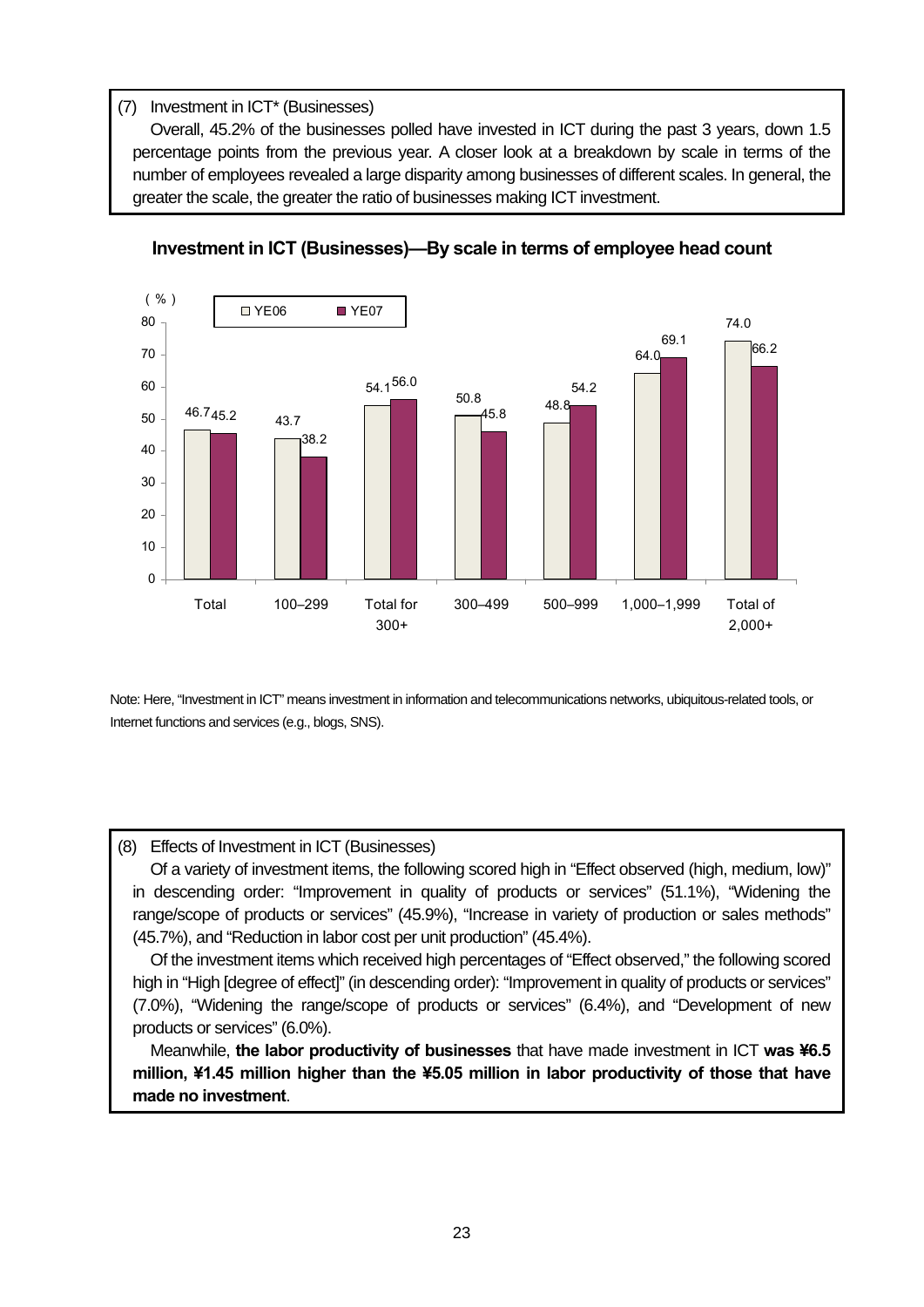

## **Effects of Investment in ICT (Businesses) (End of 2007)**

## **Investment in ICT and Labor Productivity (Businesses) (2007)**



Notes:

1) Here, labor productivity means the amount of value added per employee.

2) The amount of value added is operating profit plus personnel cost.

3) The above data excludes businesses that provided no answer in regard to operating profit, personnel cost, capital and investment in ICT.

4) The above data excludes businesses that have labor productivity of 100 million yen or more as outliers.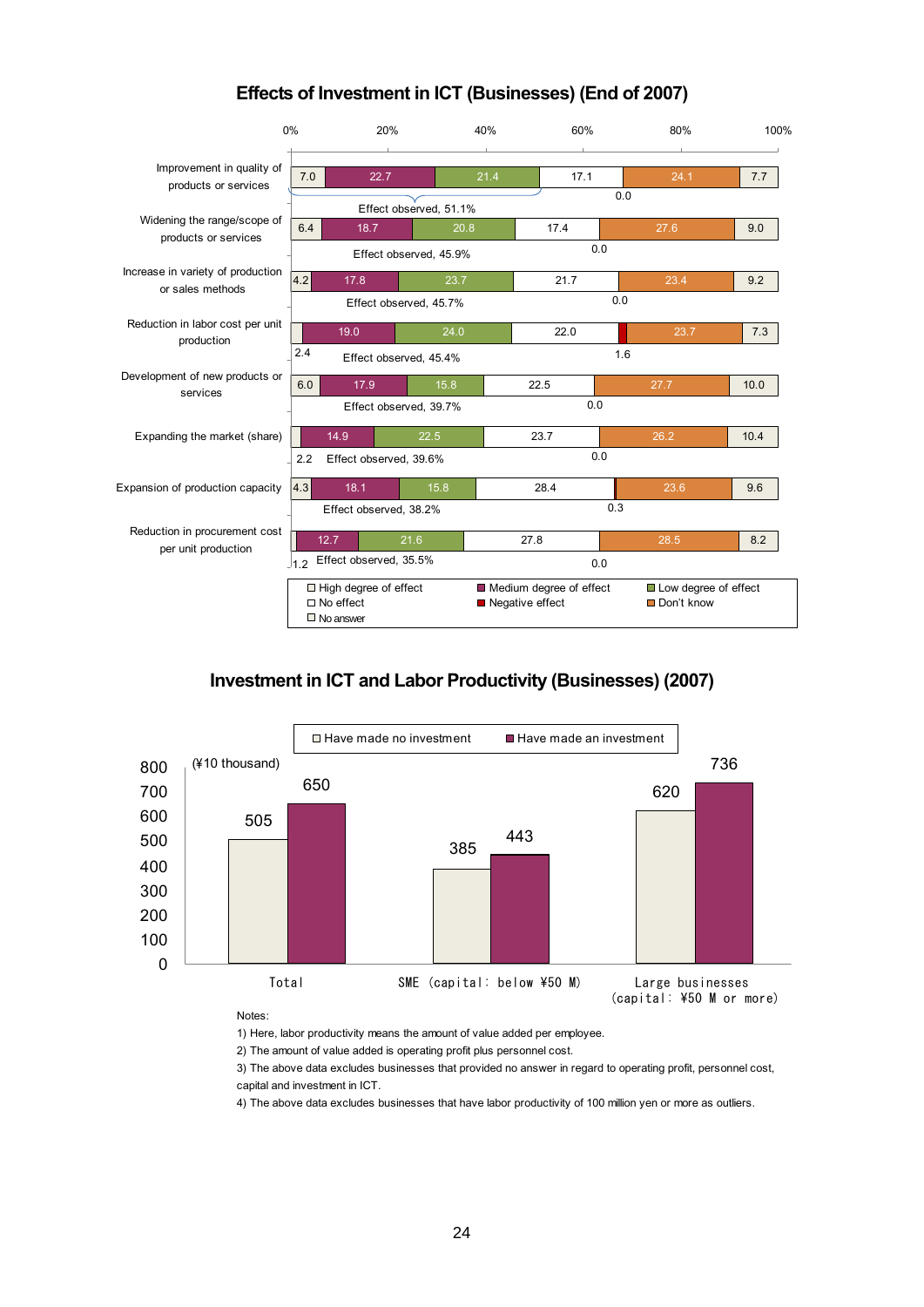(9) Appointment of Chief Information Officer (CIO)\* (Businesses)

The percentage of businesses having a full-time CIO was still extremely low (2.9%). With those having a part-time CIO added, the percentage rose to 24.6%, nearly one-fourth of the total.

**The labor productivity of businesses** that have appointed a CIO **was ¥7.14 million, ¥1.89 million higher than the ¥5.25 million in labor productivity of those that have not appointed one**.



\* CIO stands for Chief Information Officer, an executive who oversees the company's information and telecommunications strategy and aligns it with its management strategy.



## **Appointment of CIO and Labor Productivity (Businesses) (2007)**

Notes: 1) Here, labor productivity means the amount of value added per employee.

2) The amount of value added is operating profit plus personnel cost.

 3) The above data excludes businesses that provided no answer in regard to operating profit, personnel cost, capital and appointment of CIO.

4) The above data excludes businesses that have labor productivity of ¥100 million or more as outliers.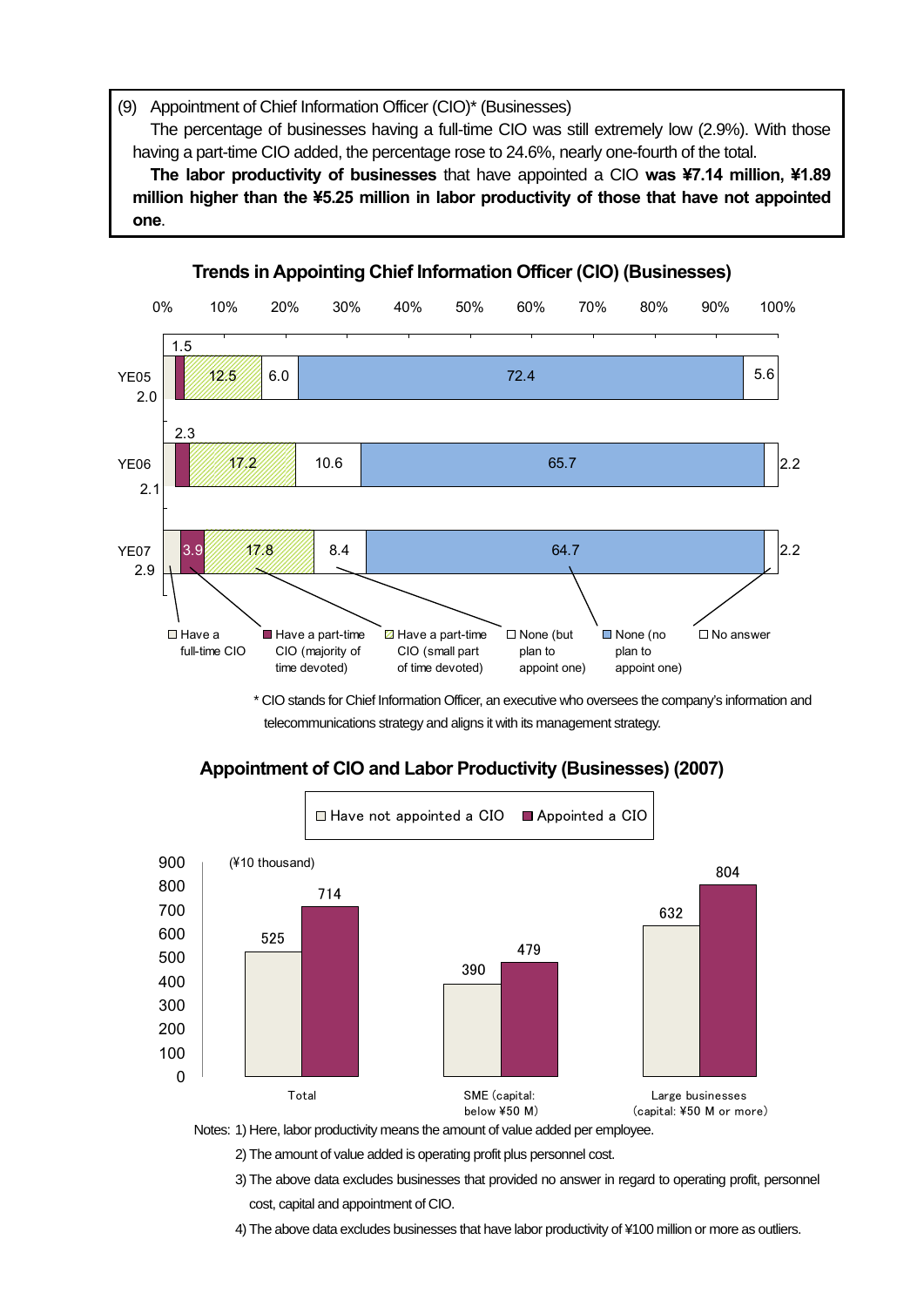(10) ICT Training for Employees (Businesses)

 $\overline{\phantom{a}}$ 

The number of businesses that provide ICT training to their employees increased by 3.0 percentage points from the previous year, to 42.7%. As for details of training programs, "Offering in-house ICT related training programs" scored highest with 14.9%, followed by "Sending employees to external ICT related training programs" (14.0%).

**The labor productivity of businesses** that offered ICT training to their employees **was ¥6.7 million, ¥1.8 million higher than the ¥4.9 million in labor productivity of those that did nothing**.



**ICT Training for Employees and Labor Productivity (Business)** 



Notes: 1) Here, labor productivity means the amount of value added per employee.

2) The amount of value added is operating profit plus personnel cost.

 3) The above data excludes businesses that provided no answer in regard to operating profit, personnel cost, capital and ICT training for employees.

4) The above data excludes businesses that have labor productivity of ¥100 million or more as outliers.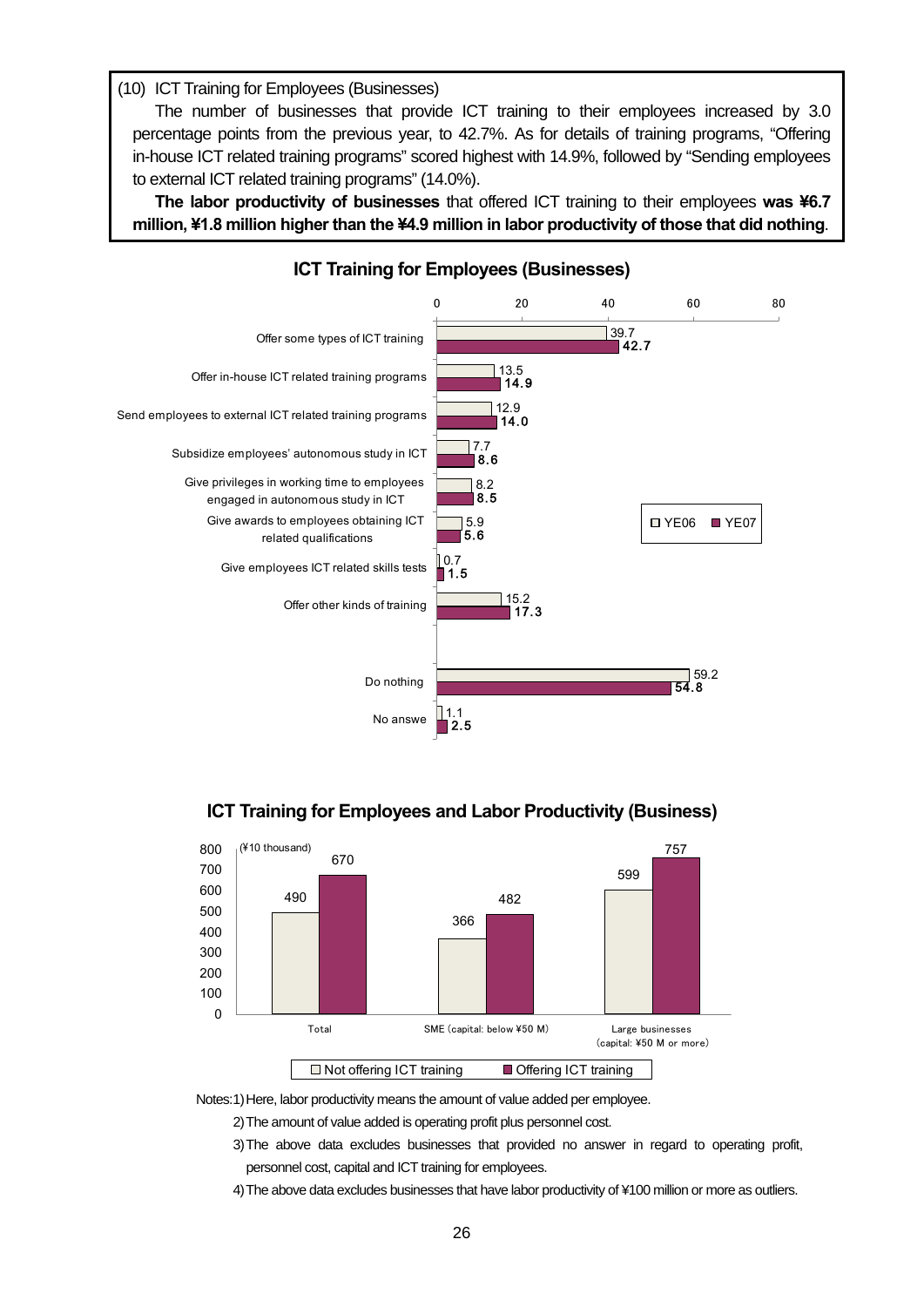# **4 State of Coping with Safety and Security Issues**

## (1) Concerns about Internet Usage (Households)

Of households using the Internet, those "Not particularly concerned" and those not concerned very much as they are taking countermeasures increased from the previous year by 4.7% to 19.9% and by 3.6% to 25.6%, respectively. At the same time, those "Taking countermeasures against security threats, but they are insufficient and we are a little concerned" and those "Concerned" also increased by 2.0% and 5.1%, respectively.

As for details of their concerns, over 70% of all respondents have concerns about "protection of personal information" (71.0%). Other major concerns are "virus infection" (66.1%) and "Not sure how far I should go as to security measures" (60.2%).



## **Concerned or Not Concerned about Internet Usage (Households)**

Ξ

## **Concerns about Internet Usage (Households) (Multiple choices allowed) (End of 2007)**

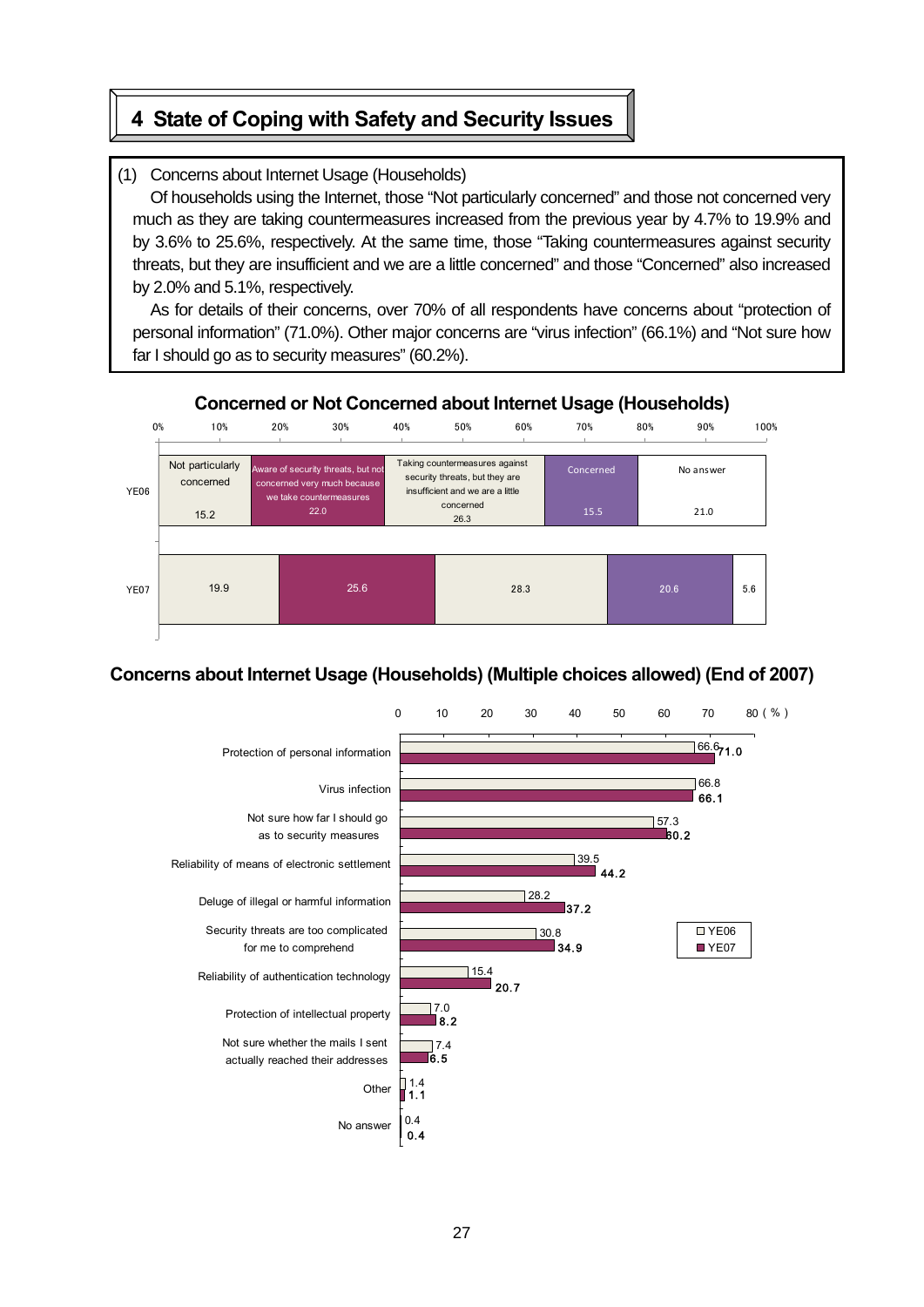## (2) Implementation of Security Measures (Households)

The percentage of households taking security measures was 78.1%, up by 9.8 percentage points from the previous year. More than 50% of all households have "Installed an anti-virus program" (51.5%). Another popular measure was "Do not open mails, attachments, or HTML files from people I don't know" (39.3%). The implementation rate increased for all types of measures in comparison to the previous year.



## **Implementation of Security Measures (Households) (Multiple choices allowed)**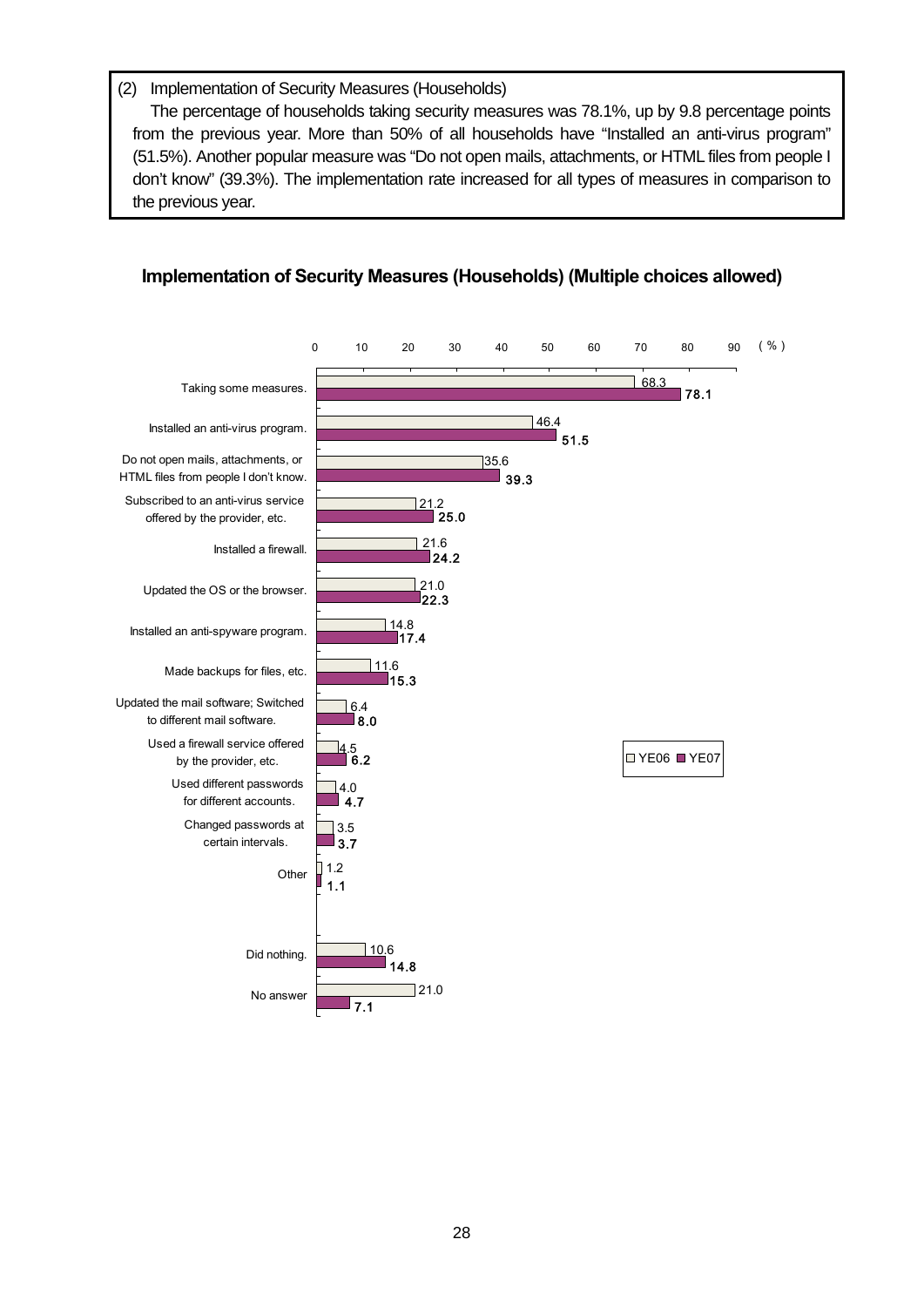(3) Recognition and Use of Filtering Software/Services (Households)

Of all households having children aged below 18, those recognizing filtering software/services, which is the combined total of those responding "quite familiar with it" and "have heard of it," reached almost 80% for such software on PCs and 60% for such services on mobile phones.

Regarding the use of filtering software/services, the use on mobile phones jumped from the previous year, to 21.6%, whereas the use on PCs remained flat, at 12.9%.



## **Recognition of Filtering Software/Services (Households) (End of 2007)**

Note: Responded to only by households that have children aged below 18.

## **Use of Filtering Software/services on the PC or Mobile Phone Used by Children Aged Below 18 (Households)**



Note: The households subject to this survey item were limited to those having children aged below 18 who access the internet by using a PC or a mobile phone. The data as of the end of 2006 was recalculated according to the conditions for calculating the data as of the end of 2007.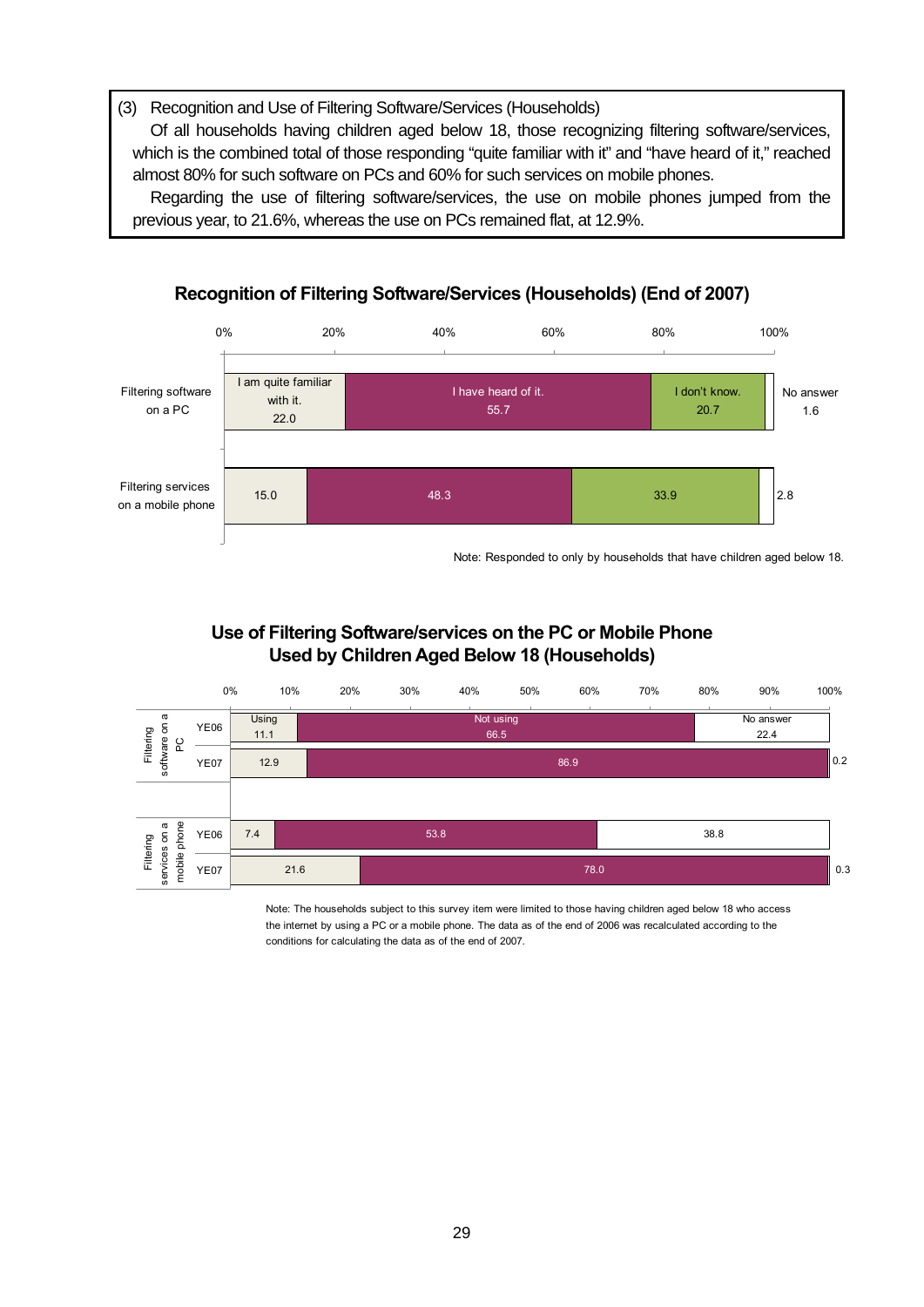(4) Problems in Using Information and Telecommunications Network (Businesses) Regarding problems in using information and telecommunications networks, more than 60% of all businesses cited problems related to security, such as "Difficulty in establishing security measures" and "Concern about virus infection," as in the previous year. Human resource issues such as "Employee awareness" and "Lack of staff for operation, management, and maintenance" were also cited by many businesses.

## **Problems in Using Information and Telecommunications Network (Businesses) (Multiple choices allowed)**

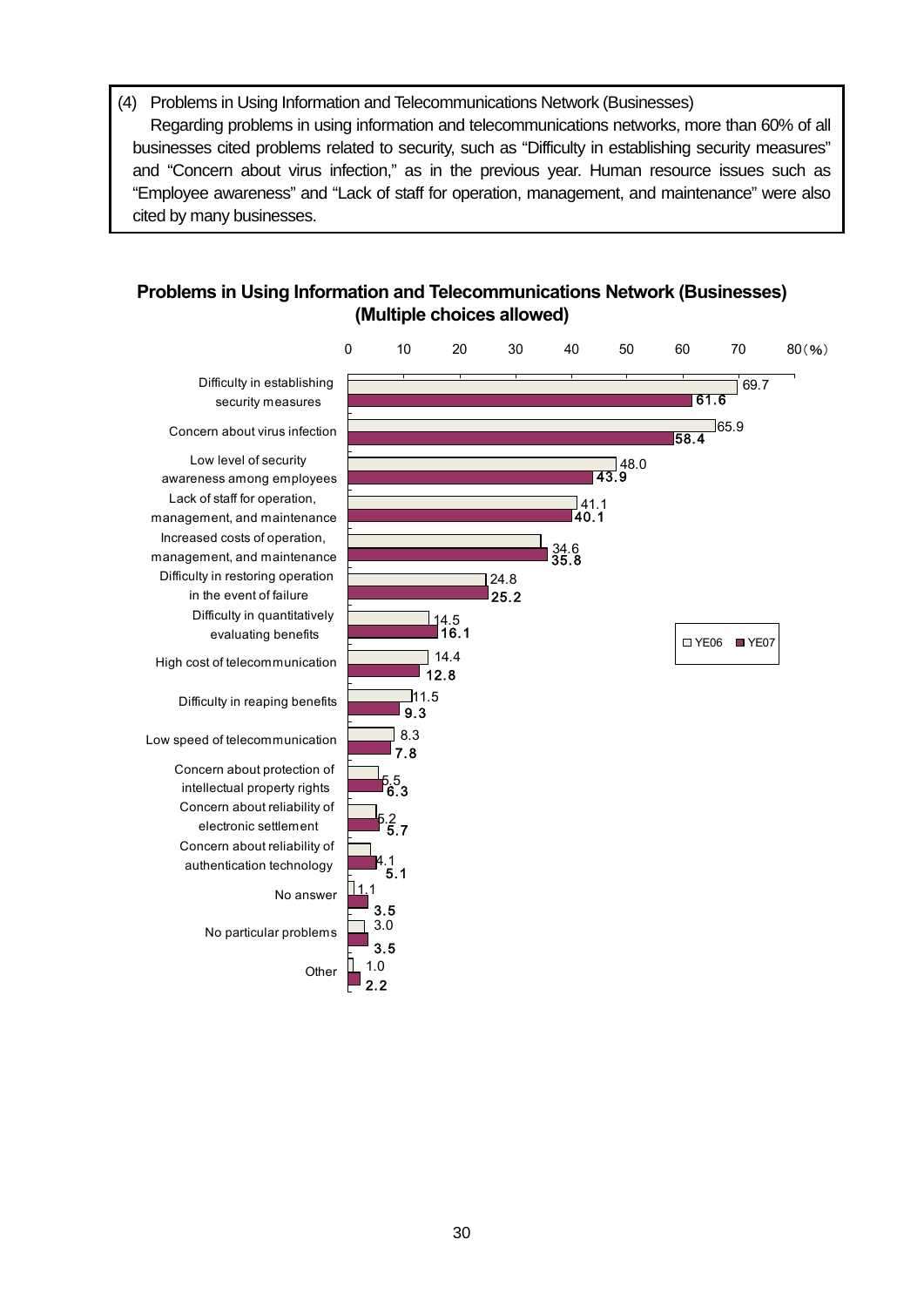#### (5) Implementation of Security Measures (Businesses)

 $\overline{\phantom{a}}$ 

The percentage of businesses taking some security measures increased by 1.7 percentage points from the previous year, to 97%.

Of a variety of measures taken, over 80% of businesses cite "Installing an antivirus program on terminals (OS, software, etc.)" (84.1%), followed by "Installing an antivirus program on the servers" (67.1%) and "Controlling access by ID and password" (57.6%).

## **Implementation of Security Measures (Businesses) (Multiple choices allowed)**